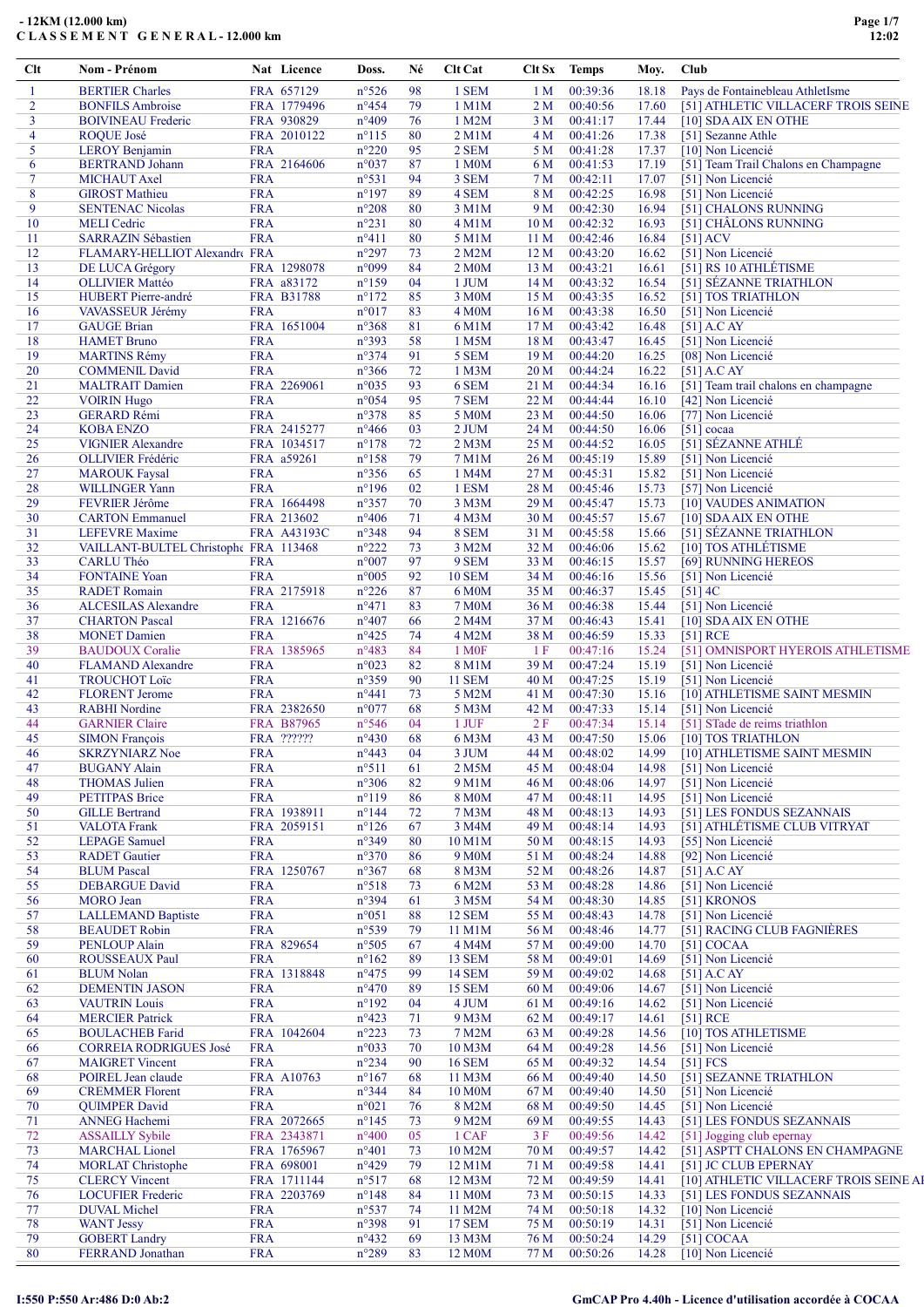| Clt        | Nom - Prénom                                         |                          | Nat Licence        | Doss.                            | Né       | Clt Cat                      | Clt Sx                    | <b>Temps</b>         | Moy.           | Club                                     |
|------------|------------------------------------------------------|--------------------------|--------------------|----------------------------------|----------|------------------------------|---------------------------|----------------------|----------------|------------------------------------------|
| 81         | FRANÇOIS Mickaël                                     | <b>FRA</b>               |                    | n°038                            | 83       | 13 M <sub>0</sub> M          | 78 M                      | 00:50:27             | 14.27          | [10] Non Licencié                        |
| 82         | PHILIPPE Lauriane                                    | <b>FRA</b>               |                    | $n^{\circ}286$                   | 92       | 1 SEF                        | 4 F                       | 00:50:28             | 14.27          | [51] Non Licencié                        |
| 83         | <b>CHRISTOPHE Laurent</b>                            |                          | FRA 1467896        | $n^{\circ}123$                   | 75       | 12 M2M                       | 79 M                      | 00:50:31             | 14.26          | [51] SÉZANNE ATHLÉ                       |
| 84         | <b>CARLIER Nicolas</b>                               | <b>FRA</b>               |                    | n°547                            | 81       | 13 M1M                       | 80 M                      | 00:50:33             | 14.25          | [51] Non Licencié                        |
| 85         | PADIOU Jean-yves                                     | <b>FRA</b>               |                    | $n^{\circ}153$                   | 60       | 4 M5M                        | 81 M                      | 00:50:50             | 14.17          | [51] Non Licencié                        |
| 86         | <b>MARECHAL Lucas</b>                                | <b>FRA</b>               |                    | $n^{\circ}491$                   | 05       | 1 CAM                        | 82 M                      | 00:50:57             | 14.14          | [51] Non Licencié                        |
| 87<br>88   | <b>DIREZ Francois</b><br><b>CRUZ</b> Jacky           | <b>FRA</b>               | FRA 364988         | n°311<br>$n^{\circ}405$          | 47<br>61 | 1 M8M<br>5 M5M               | 83 M<br>84 M              | 00:50:59<br>00:51:05 | 14.12<br>14.10 | [77] Non Licencié<br>[10] SDAAIX EN OTHE |
| 89         | <b>LELOUP Gregory</b>                                | <b>FRA</b>               |                    | n°345                            | 79       | 14 M1M                       | 85 M                      | 00:51:05             | 14.09          | [51] Non Licencié                        |
| 90         | <b>EBNER Mathieu</b>                                 | <b>FRA</b>               |                    | n°513                            | 72       | 14 M3M                       | 86 M                      | 00:51:08             | 14.08          | [51] CHÂLONS RUNNING                     |
| 91         | FERRER CAMPILLO José marí: FRA 2387971               |                          |                    | n°521                            | 93       | <b>18 SEM</b>                | 87 M                      | 00:51:09             | 14.08          | [51] 051035                              |
| 92         | <b>THOMAS Jérôme</b>                                 |                          | FRA 1914769        | n°309                            | 68       | 15 M3M                       | 88 M                      | 00:51:13             | 14.06          | [51] JC EPERNAY CHAMPAGNE                |
| 93         | <b>ANDRE</b> Jean-baptiste                           | <b>FRA</b>               |                    | n°025                            | 02       | 2 ESM                        | 89 M                      | 00:51:17             | 14.04          | [55] Non Licencié                        |
| 94         | <b>BOURDIN Emmanuel</b>                              |                          | FRA 2066173        | $n^{\circ}464$                   | 68       | 16 M3M                       | 90 M                      | 00:51:19             | 14.03          | [10] SDAAIX EN OTHE                      |
| 95         | <b>JACQUET Marie laure</b>                           |                          | FRA 2130284        | $n^{\circ}132$                   | 80       | $1$ M $1$ F                  | 5 F                       | 00:51:21             | 14.02          | [51] SÉZANNE ATHLÉ                       |
| 96         | <b>MARCHAND Grégory</b>                              | <b>FRA</b>               |                    | $n^{\circ}485$                   | 72       | 17 M3M                       | 91 M                      | 00:51:23             | 14.02          | [51] Non Licencié                        |
| 97         | <b>TROCHAIN Arnaud</b>                               | <b>FRA</b>               |                    | n°523                            | 89       | <b>19 SEM</b>                | 92 M                      | 00:51:23             | 14.01          | [51] Non Licencié                        |
| 98         | <b>TOUBART Alain</b>                                 | <b>FRA</b>               |                    | $n^{\circ}287$                   | 63       | 5 M4M                        | 93 M                      | 00:51:26             | 14.00          | [51] Non Licencié                        |
| 99         | <b>ALZON</b> Patrice                                 | <b>FRA</b>               |                    | $n^{\circ}424$                   | 65       | 6 M4M                        | 94 M                      | 00:51:28             | 13.99          | $[51]$ RCE                               |
| 100        | <b>NGUYEN VAN Nicolas</b>                            | <b>FRA</b>               |                    | $n^{\circ}134$                   | 87       | 14 M <sub>0</sub> M          | 95 M                      | 00:51:34             | 13.96          | [51] Non Licencié                        |
| 101        | <b>LAURENT Mickaël</b>                               |                          | FRA 2269044        | $n^{\circ}022$                   | 81       | 15 M1M                       | 96 M                      | 00:51:38             | 13.94          | [51] TEAM TRAIL CHALONS EN CHAMPAG       |
| 102        | <b>HARSIGNY Gérald</b>                               | <b>FRA</b>               |                    | n°293                            | 73       | 13 M2M                       | 97 M                      | 00:51:42             | 13.93          | [51] Non Licencié                        |
| 103        | <b>BATOG Thomas</b>                                  | <b>FRA</b>               |                    | $n^{\circ}$ 544                  | 05       | 2 CAM                        | 98 M                      | 00:51:44             | 13.92          | [51] FRIJEP CORROBERT MARGNY VERDO       |
| 104        | <b>ROUSSEAU Florent</b>                              | <b>FRA</b>               |                    | $n^{\circ}506$                   | 70       | 18 M3M                       | 99 M                      | 00:51:45             | 13.91          | [51] COCAA                               |
| 105        | <b>JEANSON</b> Julien                                | <b>FRA</b>               |                    | n°519                            | 77       | 14 M2M                       | 100 M                     | 00:51:52             | 13.88          | [51] Non Licencié                        |
| 106        | <b>BARNES David</b>                                  | <b>FRA</b>               |                    | $n^{\circ}436$                   | 72       | 19 M3M                       | 101 <sub>M</sub>          | 00:51:55             | 13.87          | [10] ATHLETISME SAINT MESMIN             |
| 107        | <b>LOSSON Karine</b>                                 |                          | FRA 1267417        | $n^{\circ}463$                   | 71       | $1$ M3F                      | 6 F                       | 00:51:57             | 13.86          | [10] SDA AIX EN OTHE                     |
| 108        | <b>SENTENAC Helene</b>                               | <b>FRA</b>               |                    | n°036                            | 82       | $2$ M <sub>1</sub> $F$       | $7\,\mathrm{F}$           | 00:51:59             | 13.85          | [51] TEAM TRAIL CAHLONS EN CHAMPAG       |
| 109        | <b>MARY Baptiste</b>                                 | <b>FRA</b>               |                    | $n^{\circ}052$                   | 82<br>69 | 16 M1M                       | 102 M                     | 00:52:04             | 13.83          | [51] Non Licencié                        |
| 110        | <b>HARSIGNY David</b>                                |                          | <b>FRA A10778C</b> | $n^{\circ}230$                   |          | 20 M3M                       | 103 M                     | 00:52:08             | 13.81          | [51] SEZANNE TRIATHLON                   |
| 111<br>112 | <b>DIOT</b> Gilles<br><b>SIMON Bruno</b>             | <b>FRA</b><br><b>FRA</b> |                    | $n^{\circ}$ 155<br>n°295         | 65<br>61 | 7 M4M<br>6 M5M               | 104 M<br>105 M            | 00:52:11<br>00:52:20 | 13.80<br>13.76 | [,5] Non Licencié                        |
| 113        | <b>MARTIN</b> Laurent                                |                          | FRA 2317373        | $n^{\circ}050$                   | 79       | 17 M1M                       | 106 <sub>M</sub>          | 00:52:23             | 13.75          | [10] Non Licencié<br>$[51]$ ACV          |
| 114        | <b>EBNER Patrick</b>                                 | <b>FRA</b>               |                    | n°304                            | 68       | 21 M3M                       | 107 <sub>M</sub>          | 00:52:25             | 13.74          | [51] CHÂLONS RUNNING                     |
| 115        | <b>BARCELO</b> Christophe                            | <b>FRA</b>               |                    | $n^{\circ}437$                   | 72       | 22 M3M                       | 108 M                     | 00:52:35             | 13.69          | [10] ATHLETISME SAINT MESMIN             |
| 116        | <b>PASQUIER Carole</b>                               |                          | FRA 2312500        | $n^{\circ}478$                   | 85       | <b>2 MOF</b>                 | $8\ \mathrm{F}$           | 00:52:38             | 13.68          | [52] S/L CO SAINT-DIZIER                 |
| 117        | <b>SEGELA Eddy</b>                                   |                          | FRA 2317645        | $n^{\circ}480$                   | 82       | 18 M1M                       | 109 M                     | 00:52:39             | 13.68          | [52] S/L CO SAINT-DIZIER                 |
| 118        | <b>DUVAUX Simon</b>                                  |                          | FRA 1756279        | $n^{\circ}457$                   | 92       | <b>20 SEM</b>                | 110 M                     | 00:52:40             | 13.67          | [51] SÉZANNE ATHLÉ                       |
| 119        | <b>COLINART Franck</b>                               | <b>FRA</b>               |                    | $n^{\circ}501$                   | 63       | 8 M4M                        | 111 M                     | 00:52:43             | 13.66          | Non Licencié                             |
| 120        | <b>VICTOIRE Olivier</b>                              | <b>FRA</b>               |                    | $n^{\circ}056$                   | 75       | 15 M2M                       | 112 M                     | 00:52:58             | 13.59          | [51] KRONOS TRIATHLON                    |
| 121        | <b>JOLY</b> Laurent                                  | <b>FRA</b>               |                    | $n^{\circ}440$                   | 86       | 15 M <sub>0</sub> M          | 113 M                     | 00:53:00             | 13.59          | [10] ATHLETISME SAINT MESMIN             |
| 122        | <b>SAHA Gregory</b>                                  | <b>FRA</b>               |                    | $n^{\circ}276$                   | 89       | <b>21 SEM</b>                | 114M                      | 00:53:01             | 13.58          | [51] Non Licencié                        |
| 123        | <b>BROCHARD Mickael</b>                              | <b>FRA</b>               |                    | $n^{\circ}136$                   | 80       | 19 M1M                       | 115 M                     | 00:53:13             | 13.53          | [10] Non Licencié                        |
| 124        | <b>BERTON</b> Amandine                               |                          | FRA 221174         | $n^{\circ}404$                   | 82       | 3 M1F                        | 9 F                       | 00:53:17             | 13.52          | [10] SDA AIX EN OTHE                     |
| 125        | <b>BRIET Florian</b>                                 | <b>FRA</b>               |                    | $n^{\circ}442$                   | 89       | <b>22 SEM</b>                | 116M                      | 00:53:21             | 13.50          | [10] ATHLETISME SAINT MESMIN             |
| 126        | <b>NOURDIN Lucas</b>                                 | <b>FRA</b>               |                    | n°549                            | 91       | <b>23 SEM</b>                | 117 <sub>M</sub>          | 00:53:21             | 13.50          | Non Licencié                             |
| 127        | <b>LAJOINIE Renaud</b>                               |                          | FRA 483209         | $n^{\circ}131$                   | 85       | 16 M0M                       | 118M                      | 00:53:26             | 13.48          | [51] SÉZANNE ATHLÉ                       |
| 128        | <b>COLOMBO</b> Celine                                | <b>FRA</b>               |                    | $n^{\circ}418$                   | 85       | 3 M <sub>OF</sub>            | 10F                       | 00:53:30             | 13.46          | $[51]$ RCE                               |
| 129        | <b>ARNOULD Christophe</b>                            | <b>FRA</b>               |                    | $n^{\circ}325$                   | 70       | 23 M3M                       | 119 M                     | 00:53:37             | 13.43          | [51] Non Licencié                        |
| 130        | <b>CHARBAUT</b> Sebastien                            | <b>FRA</b>               |                    | $n^{\circ}488$                   | 79       | 20 M1M                       | 120 M                     | 00:53:39             | 13.42          | [51] Non Licencié                        |
| 131        | <b>MATHIEU Pascal</b>                                | <b>FRA</b>               |                    | $n^{\circ}249$                   | 63       | 9 M4M                        | 121 M                     | 00:53:40             | 13.42          | [51] CHALONS RUNNING                     |
| 132        | <b>BRANDAO</b> Christophe                            | <b>FRA</b>               |                    | $n^{\circ}550$                   | 85       | 17 M <sub>0</sub> M          | 122 M                     | 00:53:41             | 13.41          | Non Licencié                             |
| 133        | <b>LAMPE Hubert</b>                                  | <b>FRA</b>               |                    | $n^{\circ}269$                   | 87       | 18 M <sub>0</sub> M          | 123 M                     | 00:53:47             | 13.39          | [08] Non Licencié                        |
| 134        | <b>DUFEU</b> Loic                                    |                          | FRA 711318         | $n^{\circ}044$                   | 62       | 7 M5M                        | 124 M                     | 00:53:49             | 13.38          | [51] ASPTT CHALONS EN CHAMPAGNE          |
| 135        | <b>HACQUART Patrick</b>                              | <b>FRA</b>               |                    | $n^{\circ}103$                   | 70       | 24 M3M                       | 125 M                     | 00:53:51             | 13.37          | [51] TEAM TRAIL CHALONS EN CHAMPAG       |
| 136        | <b>FERRAND Michel</b>                                | <b>FRA</b>               |                    | $n^{\circ}187$                   | 65       | 10 M4M                       | 126 M                     | 00:53:53             | 13.36          | [10] Non Licencié                        |
| 137        | <b>SANDRE Lucas</b>                                  | <b>FRA</b>               |                    | $n^{\circ}272$                   | 94       | <b>24 SEM</b>                | 127 M                     | 00:53:53             | 13.36          | [51] Non Licencié                        |
| 138<br>139 | <b>PHILIPPE Anthony</b><br><b>DASZKIEWICZ Timoté</b> | <b>FRA</b><br><b>FRA</b> |                    | $n^{\circ}285$<br>$n^{\circ}277$ | 87<br>00 | 19 M <sub>0</sub> M<br>3 ESM | 128 <sub>M</sub><br>129 M | 00:53:54<br>00:53:58 | 13.36<br>13.34 | [13] Non Licencié<br>[51] Non Licencié   |
| 140        | <b>TRAON</b> Steeve                                  | <b>FRA</b>               |                    | $n^{\circ}268$                   |          | 25 M3M                       | 130 M                     | 00:54:03             | 13.32          |                                          |
| 141        | PARENT Chloé                                         | <b>FRA</b>               |                    | $n^{\circ}137$                   | 72<br>93 | $2$ SEF                      | 11F                       | 00:54:04             | 13.32          | [51] Non Licencié<br>[51] Non Licencié   |
| 142        | <b>AKROUM Nouredine</b>                              |                          | FRA 1824679        | $n^{\circ}477$                   | 70       | 26 M3M                       | 131 M                     | 00:54:05             | 13.31          | [52] S/L CO SAINT-DIZIER                 |
| 143        | PREVOTEAU Sebastien                                  |                          | FRA 2178365        | $n^{\circ}332$                   | 79       | 21 M1M                       | 132 M                     | 00:54:11             | 13.29          | [51] TEAM HEUBI                          |
| 144        | LEGRAS Jean frédéric                                 | <b>FRA</b>               |                    | $n^{\circ}165$                   | 79       | 22 M1M                       | 133 M                     | 00:54:17             | 13.27          | [51] Non Licencié                        |
| 145        | LE LOROUX Clement                                    | <b>FRA</b>               |                    | $n^{\circ}076$                   | 79       | 23 M1M                       | 134 M                     | 00:54:19             | 13.26          | [92] Non Licencié                        |
| 146        | <b>GIRARD Audrey</b>                                 | <b>FRA</b>               |                    | $n^{\circ}245$                   | 82       | $4 \,\mathrm{M1F}$           | 12F                       | 00:54:20             | 13.26          | [51] Non Licencié                        |
| 147        | <b>VAUTRAIN Laurent</b>                              | <b>FRA</b>               |                    | n°397                            | 67       | 11 M4M                       | 135 M                     | 00:54:21             | 13.25          | [51] Non Licencié                        |
| 148        | <b>ROCHETTE Francis</b>                              |                          | FRA 666759         | $n^{\circ}364$                   | 61       | 8 M5M                        | 136 M                     | 00:54:21             | 13.25          | $[51]$ A.C AY                            |
| 149        | <b>LOGEL Arnaud</b>                                  | <b>FRA</b>               |                    | n°079                            | 74       | 16 M2M                       | 137 M                     | 00:54:23             | 13.24          | [51] ATHLETISME CLUB VITRYAT             |
| 150        | <b>GONTHIER Christian</b>                            | <b>FRA</b>               |                    | n°095                            | 58       | 9 M <sub>5</sub> M           | 138 M                     | 00:54:29             | 13.22          | [51] Non Licencié                        |
| 151        | <b>BATONNIER Franck</b>                              | <b>FRA</b>               |                    | n°083                            | 77       | 17 M2M                       | 139 M                     | 00:54:29             | 13.22          | [51] Non Licencié                        |
| 152        | <b>VARNEROT Fabrice</b>                              | <b>FRA</b>               |                    | n°317                            | 83       | <b>20 M0M</b>                | 140 M                     | 00:54:33             | 13.20          | [51] FerE chaMpenoise sport              |
| 153        | <b>POTIER Julien</b>                                 | <b>FRA</b>               |                    | n°098                            | 85       | 21 M <sub>0</sub> M          | 141 M                     | 00:54:35             | 13.19          | [51] Non Licencié                        |
| 154        | <b>LECOMTE Christophe</b>                            | <b>FRA</b>               |                    | $n^{\circ}296$                   | 81       | 24 M1M                       | 142 M                     | 00:54:36             | 13.19          | [51] Non Licencié                        |
| 155        | HERSZKOWICZ Guillaume                                |                          | <b>FRA B12067C</b> | $n^{\circ}188$                   | 74       | 18 M2M                       | 143 M                     | 00:54:38             | 13.18          | [51] SÉZANNE TRIATHLON                   |
| 156        | <b>FRENOIS Pierre</b>                                | <b>FRA</b>               |                    | $n^{\circ}428$                   | 04       | 5 JUM                        | 144 M                     | 00:54:50             | 13.13          | [51] Non Licencié                        |
| 157        | <b>LANERET Francis</b>                               |                          | FRA 425017         | $n^{\circ}462$                   | 60       | 10 M5M                       | 145 M                     | 00:54:52             | 13.12          | [10] SDAAIX EN OTHE                      |
| 158        | <b>GRANDJEAN Jonathan</b>                            | <b>FRA</b>               |                    | $n^{\circ}316$                   | 96       | <b>25 SEM</b>                | 146 M                     | 00:54:53             | 13.12          | [51] ATHLETISME CLUB VITRYAT             |
| 159        | <b>DOS SANTOS Yoanna</b>                             |                          | FRA 1913402        | $n^{\circ}150$                   | 79       | 25 M1M                       | 147 M                     | 00:54:57             | 13.10          | [51] LES FONDUS SEZANNAIS                |
| 160        | <b>STEPHAN Regis</b>                                 | <b>FRA</b>               |                    | $n^{\circ}410$                   | 71       | 27 M3M                       | 148 M                     | 00:54:59             | 13.10          | [51] Non Licencié                        |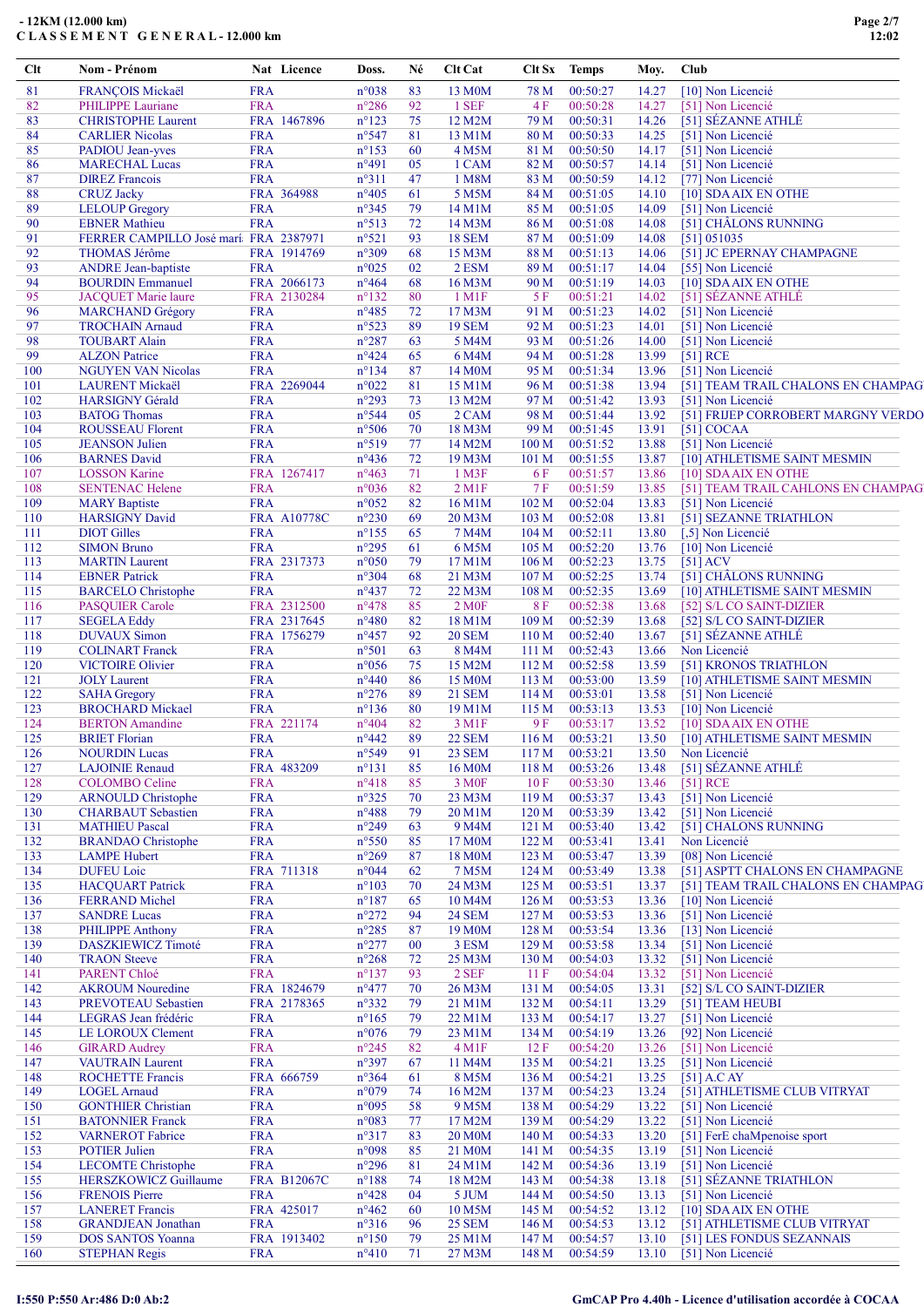| Clt        | Nom - Prénom                                      |                          | Nat Licence  | Doss.                            | Né       | Clt Cat                |                  | Clt Sx Temps         | Moy.           | Club       |                                        |
|------------|---------------------------------------------------|--------------------------|--------------|----------------------------------|----------|------------------------|------------------|----------------------|----------------|------------|----------------------------------------|
| 161        | <b>KRANTZ Aurely</b>                              | <b>FRA</b>               |              | $n^{\circ}114$                   | 81       | 5 M1F                  | 13F              | 00:55:00             | 13.09          |            | [51] Non Licencié                      |
| 162        | <b>TRUSSON Cedric</b>                             | <b>FRA</b>               |              | n°073                            | 90       | <b>26 SEM</b>          | 149 M            | 00:55:00             | 13.09          |            | [51] Non Licencié                      |
| 163        | <b>AVELINE Séraphin</b>                           | <b>FRA</b>               |              | n°469                            | 96       | <b>27 SEM</b>          | 150 M            | 00:55:07             | 13.06          |            | [10] Non Licencié                      |
| 164        | LAFFILLÉ Christophe                               | <b>FRA</b>               |              | $n^{\circ}190$                   | 74       | 19 M2M                 | 151 M            | 00:55:11             | 13.05          |            | [10] Non Licencié                      |
| 165        | <b>HOUDOT</b> Patrick                             | <b>FRA</b>               |              | $n^{\circ}104$                   | 74       | 20 M2M                 | 152 M            | 00:55:13             | 13.04          |            | $[10]$ Rs 10                           |
| 166        | <b>HUGOT</b> Alexandre                            |                          | FRA 365103   | n°382                            | 75       | 21 M2M                 | 153 M            | 00:55:18             | 13.02          |            | [77] CS PROVINS ATHLETISME             |
| 167        | <b>FIDELAINE Daniel</b>                           |                          | FRA 1968263  | n°070                            | 71       | 28 M3M                 | 154 M            | 00:55:23             | 13.00          |            | [51] TEAM TRAIL CHÂLONS                |
| 168        | BOUILLARDASSE@GMAIL.C FRA                         |                          |              | $n^{\circ}213$                   | 92       | <b>28 SEM</b>          | 155 M            | 00:55:29             | 12.98          |            | [02] UA CHAUNY                         |
| 169        | <b>FLAMAND</b> Grégory                            | <b>FRA</b>               |              | $n^{\circ}450$                   | 85       | 22 M <sub>0</sub> M    | 156M             | 00:55:36             | 12.95          |            | [51] Non Licencié                      |
| 170        | <b>PIMPERNET Alexis</b>                           | <b>FRA</b>               |              | n°494                            | 85       | 23 M <sub>0</sub> M    | 157 M            | 00:55:38             | 12.94          |            | [51] Non Licencié                      |
| 171        | <b>LAHAIRE</b> Damien                             | <b>FRA</b>               |              | n°074                            | 94       | <b>29 SEM</b>          | 158 M            | 00:55:47             | 12.91          |            | [52] Non Licencié                      |
| 172        | <b>LOISY</b> Miguel                               | <b>FRA</b>               |              | $n^{\circ}342$                   | 73       | 22 M2M                 | 159 M            | 00:55:47             | 12.91          |            | [51] Non Licencié                      |
| 173        | <b>PRUNIER Delphine</b>                           |                          | FRA 2192551  | $n^{\circ}143$<br>$n^{\circ}420$ | 74<br>59 | 1 M <sub>2</sub> F     | 14F              | 00:55:47             | 12.91          |            | [51] LES FONDUS SEZANNAIS              |
| 174<br>175 | <b>HEMARD</b> Francois<br><b>CELADINI</b> Vincent | <b>FRA</b>               | FRA 2072529  | n°031                            | 70       | 11 M5M<br>29 M3M       | 160 M<br>161 M   | 00:55:48<br>00:55:51 | 12.90<br>12.89 |            | [51] RCE<br>[51] Non Licencié          |
| 176        | <b>BRUGUEROLLE Yann</b>                           |                          | FRA ??????   | $n^{\circ}086$                   | 75       | 23 M2M                 | 162 M            | 00:55:53             | 12.88          |            | [51] Non Licencié                      |
| 177        | <b>COULON</b> Ludovic                             |                          | FRA 1493190  | $n^{\circ}$ 146                  | 72       | 30 M3M                 | 163 M            | 00:55:53             | 12.88          |            | [51] LES FONDUS SEZANNAIS              |
| 178        | <b>REB</b> Marion                                 | <b>FRA</b>               |              | $n^{\circ}183$                   | 98       | 3 SEF                  | 15F              | 00:55:54             | 12.88          |            | [51] Non Licencié                      |
| 179        | <b>MORETTI</b> Eric                               |                          | FRA ??????   | $n^{\circ}545$                   | 77       | 24 M2M                 | 164M             | 00:55:57             | 12.87          | <b>ACV</b> |                                        |
| 180        | <b>GOULLEY Nathalie</b>                           | <b>FRA</b>               |              | n°315                            | 64       | 1 M4F                  | 16F              | 00:56:04             | 12.84          |            | [51] ATHLETISME CLUB VITRYAT           |
| 181        | <b>BONDU Yves</b>                                 | <b>FRA</b>               |              | $n^{\circ}142$                   | 67       | 12 M4M                 | 165 <sub>M</sub> | 00:56:06             | 12.84          |            | [51] LES FONDUS SEZANNAIS              |
| 182        | <b>CHARMEL Tony</b>                               | <b>FRA</b>               |              | $n^{\circ}127$                   | 81       | 26 M1M                 | 166 M            | 00:56:08             | 12.83          |            | [51] Non Licencié                      |
| 183        | <b>DUBOIS</b> Julie                               | <b>FRA</b>               |              | $n^{\circ}128$                   | 83       | 4 M <sub>OF</sub>      | 17F              | 00:56:08             | 12.83          |            | [51] Non Licencié                      |
| 184        | HAQUET Johanna                                    |                          | FRA 2025615  | $n^{\circ}124$                   | 88       | 4 SEF                  | 18F              | 00:56:09             | 12.82          |            | [51] SÉZANNE ATHLÉ                     |
| 185        | <b>BARTHELEMY Olivier</b>                         | <b>FRA</b>               |              | $n^{\circ}250$                   | 61       | 12 M5M                 | 167 <sub>M</sub> | 00:56:12             | 12.81          |            | [51] Non Licencié                      |
| 186        | <b>VEROT</b> Frédéric                             | <b>FRA</b>               |              | $n^{\circ}064$                   | 66       | 13 M4M                 | 168 M            | 00:56:20             | 12.78          |            | [51] CHALONS RUNNING                   |
| 187        | <b>CHARDIN Flavie</b>                             |                          | FRA 40625879 | $n^{\circ}327$                   | 73       | $2$ M <sub>2</sub> $F$ | 19F              | 00:56:24             | 12.77          |            | $[51]$ ASPTT                           |
| 188        | <b>BROUART</b> Francis                            | <b>FRA</b>               |              | $n^{\circ}060$                   | 63       | 14 M4M                 | 169 M            | 00:56:25             | 12.76          |            | [51] Non Licencié                      |
| 189        | <b>GILLE Philippe</b>                             |                          | FRA 40358991 | $n^{\circ}497$                   | 66       | 15 M4M                 | 170 M            | 00:56:34             | 12.73          |            | [51] ASPTT CHALONS EN CHAMAPGNE        |
| 190        | <b>MARTIN Jean-michel</b>                         |                          | FRA 2193464  | $n^{\circ}527$                   | 65       | 16 M4M                 | 171 M            | 00:56:35             | 12.73          |            | [77] CSPA PROVINS                      |
| 191        | <b>BOURE</b> Francois                             | <b>FRA</b>               |              | $n^{\circ}416$                   | 55       | 1 M6M                  | 172 M            | 00:56:37             | 12.72          |            | $[51]$ RCE                             |
| 192        | <b>ERAYDIN Serkan</b>                             | <b>FRA</b>               |              | $n^{\circ}431$                   | 79       | 27 M1M                 | 173 M            | 00:56:42             | 12.70          |            | [51] RACING CLUB FAGNIERES             |
| 193        | PERROT Joel                                       | <b>FRA</b>               |              | $n^{\circ}171$                   | 79       | 28 M1M                 | 174M             | 00:56:47             | 12.68          |            | [51] Non Licencié                      |
| 194        | <b>BANDRY</b> Thierry                             | <b>FRA</b>               |              | n°093                            | 79       | 29 M1M                 | 175 M            | 00:56:48             | 12.68          |            | [51] Non Licencié                      |
| 195        | <b>VAUTRIN Laurent</b>                            |                          | FRA 1297643  | n°030                            | 69       | 31 M3M                 | 176 M            | 00:56:51             | 12.67          |            | [51] TEAM TRAIL CHÂLONS EN CHAMPAG     |
| 196        | <b>ZEMIHI</b> Nora                                |                          | FRA 266673   | $n^{\circ}$ 535                  | 66       | 2 M4F                  | 20F              | 00:56:55             | 12.65          |            | [52] S/L CO SAINT-DIZIER               |
| 197        | <b>ARNOULD Xavier</b>                             | <b>FRA</b>               |              | $n^{\circ}438$                   | 72       | 32 M3M                 | 177 M            | 00:56:57             | 12.64          |            | [10] ATHLETISME SAINT MESMIN           |
| 198        | FILLEUL Benjamin                                  | <b>FRA</b>               |              | $n^{\circ}008$                   | 83       | 24 M0M                 | 178 M            | 00:57:03             | 12.62          |            | [51] Non Licencié                      |
| 199        | <b>JULLIEN David</b>                              |                          | FRA 364737   | n°294                            | 70       | 33 M3M                 | 179 M            | 00:57:11             | 12.59          |            | [08] PAR JUNIVILLE                     |
| 200        | <b>SUBLEMONTIER Maxence</b>                       | <b>FRA</b>               |              | $n^{\circ}002$                   | 96       | <b>30 SEM</b>          | 180 M            | 00:57:13             | 12.59          |            | [10] Non Licencié                      |
| 201        | <b>SCHELFHOUT Claire</b>                          |                          | FRA 2175919  | $n^{\circ}225$                   | 92       | 5 SEF                  | 21F              | 00:57:18             | 12.57          |            | $[51]$ 4C                              |
| 202        | <b>COURTIN Alexandre</b>                          |                          | FRA 2143683  | $n^{\circ}453$                   | 82       | 30 M1M                 | 181 M            | 00:57:18             | 12.57          |            | [10] ATHLETIC VILLACERF TROIS SEINE AI |
| 203        | <b>GICQUEL Hugo</b>                               | <b>FRA</b>               |              | $n^{\circ}282$                   | 05       | 3 CAM                  | 182 M            | 00:57:19             | 12.56          |            | [51] LES FONDUS SEZANNAIS              |
| 204        | <b>COSTA Emeline</b>                              | <b>FRA</b>               |              | $n^{\circ}362$                   | 77       | 3 M <sub>2F</sub>      | 22 F             | 00:57:24             | 12.55          |            | $[51]$ A.C AY                          |
| 205        | <b>AMRANE Houcine</b>                             |                          | FRA 2234792  | $n^{\circ}479$                   | 67       | 17 M4M                 | 183 M            | 00:57:24             | 12.55          |            | [52] S/L CO SAINT-DIZIER               |
| 206        | LEBOBE Jean-michel                                | <b>FRA</b>               |              | n°399                            | 56       | 2 M6M                  | 184 M            | 00:57:24             | 12.55          |            | [51] Non Licencié                      |
| 207        | LE PUIL Laurent                                   | <b>FRA</b>               |              | $n^{\circ}243$                   | 66       | 18 M4M                 | 185 M            | 00:57:30             | 12.52          |            | [51] SEZANNE TRIATHLON                 |
| 208<br>209 | <b>LEROY</b> Sébastien<br>PRZYGONSKI Patrice      | <b>FRA</b><br><b>FRA</b> |              | $n^{\circ}207$<br>$n^{\circ}001$ | 80<br>64 | 31 M1M<br>19 M4M       | 186 M<br>187 M   | 00:57:30<br>00:57:31 | 12.52          |            | [51] FCS<br>[51] Non Licencié          |
| 210        | <b>DELAVAL Olivier</b>                            | <b>FRA</b>               |              | $n^{\circ}358$                   | 74       | 25 M2M                 | 188 M            | 00:57:32             | 12.52<br>12.52 |            | [51] Non Licencié                      |
| 211        | <b>LAUVAUX</b> Dominique                          | <b>FRA</b>               |              | $n^{\circ}500$                   | 55       | 3 M6M                  | 189 M            | 00:57:35             | 12.51          |            | [51] COCAA                             |
| 212        | <b>MAURY</b> Eric                                 | <b>FRA</b>               |              | n°385                            | 66       | 20 M4M                 | 190 M            | 00:57:36             | 12.50          |            | [10] Non Licencié                      |
| 213        | <b>CAZENAVE</b> Marina                            | <b>FRA</b>               |              | $n^{\circ}447$                   | 76       | 4 M <sub>2F</sub>      | 23F              | 00:57:40             | 12.49          |            | [10] ATHLETISME SAINT MESMIN           |
| 214        | ANDRÉ Frédéric                                    | <b>FRA</b>               |              | $n^{\circ}087$                   | 79       | 32 M1M                 | 191 M            | 00:57:51             | 12.45          |            | [51] Non Licencié                      |
| 215        | <b>MAES</b> Catherine                             | <b>FRA</b>               |              | $n^{\circ}422$                   | 60       | 1 M <sub>5F</sub>      | 24 F             | 00:57:57             | 12.43          |            | $[51]$ RCE                             |
| 216        | <b>MASSIN</b> Alban                               | <b>FRA</b>               |              | n°503                            | 03       | 6 JUM                  | 192 M            | 00:57:59             | 12.42          |            | [51] Non Licencié                      |
| 217        | <b>BOITTIAUX David</b>                            | <b>FRA</b>               |              | $n^{\circ}241$                   | 69       | 34 M3M                 | 193 M            | 00:58:07             | 12.39          |            | [51] Non Licencié                      |
| 218        | <b>NOEL Claire</b>                                | <b>FRA</b>               |              | $n^{\circ}$ 135                  | 93       | 6 SEF                  | 25 F             | 00:58:09             | 12.38          |            | [10] Non Licencié                      |
| 219        | <b>CHARBAUT</b> Sabrina                           | <b>FRA</b>               |              | $n^{\circ}487$                   | 82       | 6 M1F                  | 26F              | 00:58:15             | 12.36          |            | [51] Non Licencié                      |
| 220        | <b>LEROY</b> Corentin                             | <b>FRA</b>               |              | $n^{\circ}522$                   | 98       | <b>31 SEM</b>          | 194 M            | 00:58:19             | 12.35          |            | [51] Non Licencié                      |
| 221        | <b>BESNARD Muriel</b>                             |                          | FRA 1967009  | $n^{\circ}365$                   | 78       | 7 M1F                  | 27F              | 00:58:21             | 12.34          |            | $[51]$ A.C AY                          |
| 222        | <b>MENUELLE Thierry</b>                           | <b>FRA</b>               |              | n°439                            | 66       | 21 M4M                 | 195 M            | 00:58:23             | 12.34          |            | [10] ATHLETISME SAINT MESMIN           |
| 223        | <b>MILOS Romain</b>                               | <b>FRA</b>               |              | $n^{\circ}352$                   | 83       | 25 M <sub>0</sub> M    | 196 M            | 00:58:24             | 12.33          |            | [51] Non Licencié                      |
| 224        | <b>DUREL Nicolas</b>                              | <b>FRA</b>               |              | $n^{\circ}065$                   | 74       | 26 M2M                 | 197 <sub>M</sub> | 00:58:26             | 12.32          |            | [10] Non Licencié                      |
| 225        | <b>LAUBIN Mélanie</b>                             | <b>FRA</b>               |              | n°492                            | 90       | 7 SEF                  | 28 F             | 00:58:26             | 12.32          |            | [51] Non Licencié                      |
| 226        | <b>JACQUIN</b> Lætitia                            | <b>FRA</b>               |              | $n^{\circ}267$                   | 76       | 5 M2F                  | 29F              | 00:58:28             | 12.32          |            | [51] Non Licencié                      |
| 227        | <b>BEGUINOT Denis</b>                             |                          | FRA 573703   | n°085                            | 62       | 13 M5M                 | 198 M            | 00:58:28             | 12.32          |            | [10] USA CHAPELLE ST LUC               |
| 228        | <b>BEAUX</b> Frederic                             | <b>FRA</b>               |              | $n^{\circ}141$                   | 73       | 27 M2M                 | 199 M            | 00:58:29             | 12.31          |            | [51] LES FONDUS SEZANNAIS              |
| 229        | <b>LANIESSE Sylvie</b>                            |                          | FRA 678884   | $n^{\circ}490$                   | 66       | 3 M4F                  | 30F              | 00:58:31             | 12.31          |            | [77] CS PROVINS ATHLÉTISME             |
| 230        | <b>AUDIERNE Mélanie</b>                           | <b>FRA</b>               |              | $n^{\circ}212$                   | 91       | 8 SEF                  | 31 F             | 00:58:35             | 12.29          |            | [51] Non Licencié                      |
| 231        | <b>MACHERET</b> Jean                              | <b>FRA</b>               |              | n°059                            | 62       | 14 M5M                 | 200 M            | 00:58:41             | 12.27          |            | [51] Non Licencié                      |
| 232        | <b>WILQUIN Olivier</b>                            |                          | FRA 601105   | n°336                            | 86       | <b>26 M0M</b>          | 201 M            | 00:58:41             | 12.27          |            | [51] ERRANCE REIMS EUROPE CLUB         |
| 233        | <b>BASTIEN John</b>                               | <b>FRA</b>               |              | $n^{\circ}061$                   | 74       | 28 M2M                 | 202 M            | 00:58:45             | 12.26          |            | [51] Non Licencié                      |
| 234        | <b>BOUCHU Rémi</b>                                | <b>FRA</b>               |              | $n^{\circ}013$                   | 87       | 27 M0M                 | 203 M            | 00:58:47             | 12.25          |            | [51] Non Licencié                      |
| 235        | <b>LAMON GUILLAUME</b>                            | <b>FRA</b>               |              | $n^{\circ}495$                   | 83       | 28 M0M                 | 204 M            | 00:58:49             | 12.24          |            | [51] Non Licencié                      |
| 236        | <b>GOUBAUX Pascal</b>                             | <b>FRA</b>               |              | $n^{\circ}301$                   | 66       | 22 M4M                 | 205 M            | 00:58:49             | 12.24          |            | [51] Non Licencié                      |
| 237        | <b>DUTRIPON Romain</b>                            | <b>FRA</b>               |              | $n^{\circ}291$                   | 96       | 32 SEM                 | 206 M            | 00:58:50             | 12.24          |            | [51] Non Licencié                      |
| 238        | <b>BOUR Patrick</b>                               |                          | FRA 1186996  | $n^{\circ}071$                   | 60       | 15 M5M                 | 207 M            | 00:58:50             | 12.24          |            | $[51]$ EFSRA                           |
| 239        | <b>HEMARD</b> Aurelie                             | <b>FRA</b>               |              | $n^{\circ}414$                   | 81       | 8 M1F                  | 32 F             | 00:58:50             | 12.24          |            | [51] Non Licencié                      |
| 240        | DASZKIEWICZ Cyril                                 |                          | FRA A10600   | $n^{\circ}009$                   | 70       | 35 M3M                 | 208 M            | 00:58:52             | 12.23          |            | [51] Team pastel triathlon             |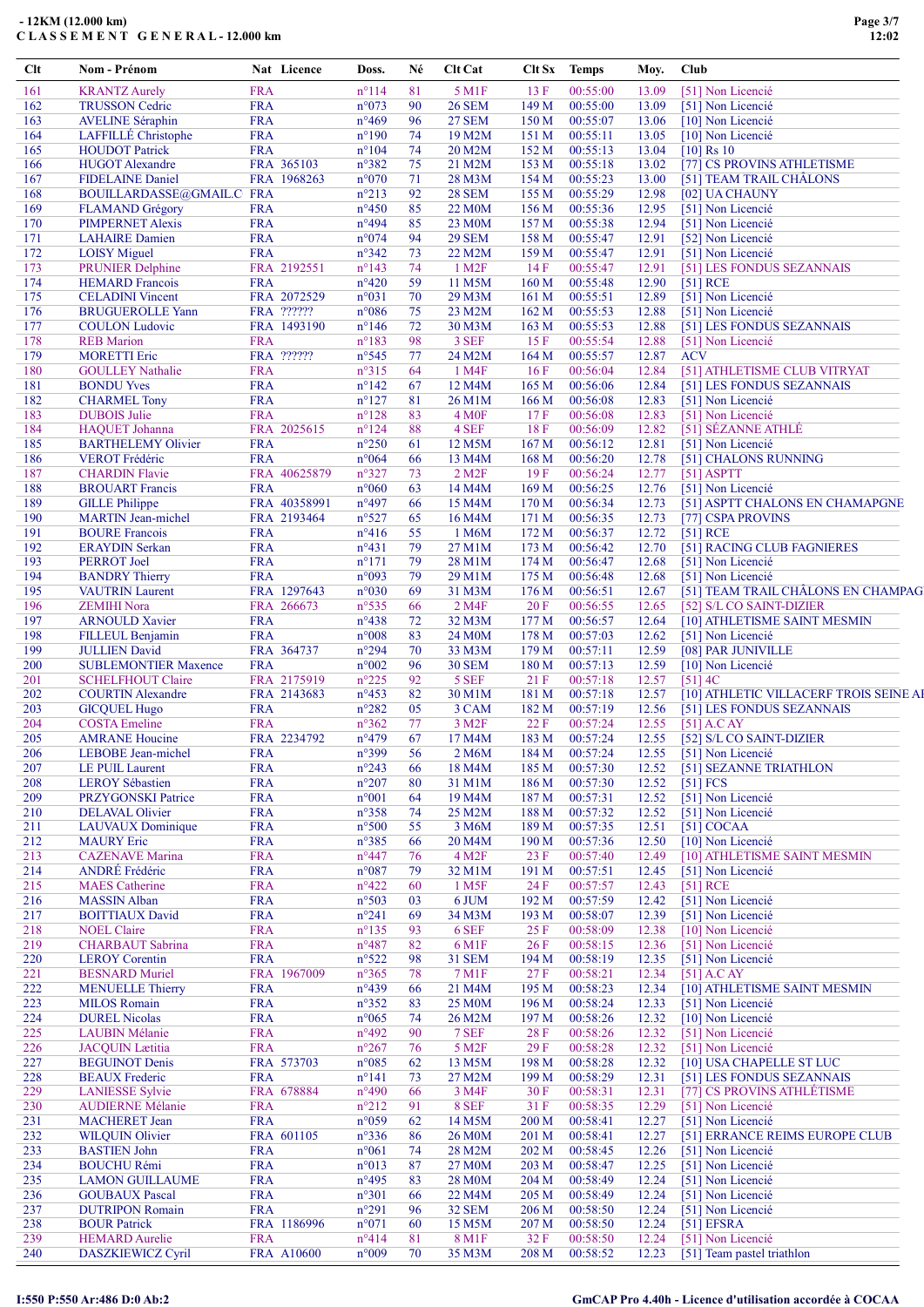| Clt        | Nom - Prénom                                         |                          | Nat Licence | Doss.                            | Né       | Clt Cat                |                | Clt Sx Temps         | Moy.           | Club                                              |
|------------|------------------------------------------------------|--------------------------|-------------|----------------------------------|----------|------------------------|----------------|----------------------|----------------|---------------------------------------------------|
| 241        | <b>LEROY Killian</b>                                 | <b>FRA</b>               |             | $n^{\circ}413$                   | 03       | 7 JUM                  | 209 M          | 00:58:54             | 12.23          | [51] Non Licencié                                 |
| 242        | <b>CAZENAVE Eddy</b>                                 | <b>FRA</b>               |             | $n^{\circ}448$                   | 74       | 29 M2M                 | 210 M          | 00:58:54             | 12.22          | [10] ATHLETISME SAINT MESMIN                      |
| 243        | <b>DEPAIX Bruno</b>                                  | <b>FRA</b>               |             | $n^{\circ}507$                   | 60       | 16 M5M                 | 211 M          | 00:58:55             | 12.22          | Non Licencié                                      |
| 244        | <b>CRASSET</b> Frederic                              | <b>FRA</b>               |             | $n^{\circ}279$                   | 69       | 36 M3M                 | 212 M          | 00:58:55             | 12.22          | [51] FCS                                          |
| 245        | <b>ROUSSELLE Franck</b>                              | <b>FRA</b>               |             | $n^{\circ}151$                   | 68       | 37 M3M                 | 213 M          | 00:58:58             | 12.21          | [51] LES FONDUS SEZANNAIS                         |
| 246        | <b>MAITRE Pauline</b>                                |                          | FRA 1634491 | $n^{\circ}042$                   | 86       | 5 M <sub>OF</sub>      | 33 F           | 00:58:59             | 12.21          | [51] JC EPERNAY                                   |
| 247        | <b>GUGGER Christophe</b>                             | <b>FRA</b>               |             | $n^{\circ}460$                   | 61       | 17 M5M                 | 214 M          | 00:59:00             | 12.20          | [51] FERE CHAMPENOISE SPORTS                      |
| 248        | <b>CHRISTOPHE Célian</b>                             |                          | FRA 1126581 | $n^{\circ}176$                   | 01       | 4 ESM                  | 215 M          | 00:59:01             | 12.20          | [51] SÉZANNE ATHLÉ                                |
| 249        | <b>LEDAN</b> Didier                                  |                          | FRA 2180465 | $n^{\circ}528$                   | 66       | 23 M4M                 | 216 M          | 00:59:02             | 12.20          | [77] CSPA PROVINS                                 |
| 250        | <b>CANDORE Audrey</b>                                |                          | FRA 2338255 | n°049                            | 80       | 9 M1F                  | 34 F           | 00:59:04             | 12.19          | [51] TEAM TRAIL CHALONS EN CHAMPAG                |
| 251        | <b>SIRIANNI Dany</b>                                 |                          | FRA 2257781 | $n^{\circ}512$                   | 82       | 33 M1M                 | 217 M          | 00:59:05             | 12.19          | [51] TEAM TRAIL CHÂLONS EN CHAMPAG                |
| 252        | <b>GERARD TURPIN Thérèse mari FRA ??????</b>         |                          |             | $n^{\circ}427$                   | 59       | $2$ M <sub>5</sub> $F$ | 35 F           | 00:59:05             | 12.19          | [51] Non Licencié                                 |
| 253        | <b>STOLL Christophe</b>                              | <b>FRA</b>               |             | $n^{\circ}520$                   | 77       | 30 M2M                 | 218 M          | 00:59:05             | 12.19          | [51] CHALONS RUNNING                              |
| 254        | <b>GOBERT</b> Mathilde                               | <b>FRA</b>               |             | $n^{\circ}434$                   | 01       | 1 ESF                  | 36 F           | 00:59:15             | 12.15          | [51] Non Licencié                                 |
| 255<br>256 | <b>MAZET Cyril</b><br><b>BOURGEOIS Adrien</b>        | <b>FRA</b><br><b>FRA</b> |             | $n^{\circ}129$<br>$n^{\circ}379$ | 73<br>89 | 31 M2M<br>33 SEM       | 219 M<br>220 M | 00:59:17<br>00:59:25 | 12.15<br>12.12 | [51] Non Licencié                                 |
| 257        | <b>BOIVINEAU Sabrina</b>                             |                          | FRA 1292374 | $n^{\circ}408$                   | 79       | 10 M1F                 | 37F            | 00:59:26             | 12.12          | [51] Non Licencié                                 |
| 258        | PROCUREUR François                                   |                          | FRA 1670838 | $n^{\circ}163$                   | 59       | 18 M5M                 | 221 M          | 00:59:27             | 12.11          | [10] SDA AIX EN OTHE<br>[51] JC EPERNAY CHAMPAGNE |
| 259        | <b>DUPONT</b> François                               | <b>FRA</b>               |             | $n^{\circ}198$                   | 70       | 38 M3M                 | 222 M          | 00:59:28             | 12.11          | [51] FERE CHAMPENOISE SPORT                       |
| 260        | <b>HOCHARD Christian</b>                             | <b>FRA</b>               |             | $n^{\circ}117$                   | 65       | 24 M4M                 | 223 M          | 00:59:29             | 12.11          | [51] Non Licencié                                 |
| 261        | <b>MASSIN</b> Armand                                 | <b>FRA</b>               |             | $n^{\circ}504$                   | 02       | 5 ESM                  | 224 M          | 00:59:30             | 12.10          | [51] Non Licencié                                 |
| 262        | <b>MATIAS</b> Aymeric                                | <b>FRA</b>               |             | $n^{\circ}227$                   | 88       | 34 SEM                 | 225 M          | 00:59:40             | 12.07          | [51] Non Licencié                                 |
| 263        | <b>FOISELLE</b> luc                                  | <b>FRA</b>               |             | $n^{\circ}156$                   | 66       | 25 M4M                 | 226 M          | 00:59:44             | 12.05          | [51] Non Licencié                                 |
| 264        | <b>CORRARD-ROULOT Laure</b>                          | <b>FRA</b>               |             | $n^{\circ}484$                   | 87       | 6 M <sub>OF</sub>      | 38 F           | 00:59:45             | 12.05          | [51] FCS                                          |
| 265        | <b>GARNIER Damien</b>                                | <b>FRA</b>               |             | n°069                            | 72       | 39 M3M                 | 227 M          | 00:59:46             | 12.05          | [51] RACING CLUB FAGNIERES                        |
| 266        | <b>WILLINGER Hubert</b>                              | <b>FRA</b>               |             | $n^{\circ}326$                   | 66       | 26 M4M                 | 228 M          | 00:59:46             | 12.05          | [57] Non Licencié                                 |
| 267        | <b>WILLEMET Xavier</b>                               | <b>FRA</b>               |             | n°395                            | 81       | 34 M1M                 | 229 M          | 00:59:47             | 12.04          | [51] Non Licencié                                 |
| 268        | <b>LANTERNAT Bruno</b>                               | <b>FRA</b>               |             | $n^{\circ}371$                   | 62       | 19 M5M                 | 230 M          | 00:59:48             | 12.04          | [51] Non Licencié                                 |
| 269        | <b>NEVEUX Michel</b>                                 | <b>FRA</b>               |             | $n^{\circ}229$                   | 46       | 2 M8M                  | 231 M          | 01:00:03             | 11.99          | [51] Non Licencié                                 |
| 270        | <b>OLIVIER Fred</b>                                  | <b>FRA</b>               |             | $n^{\circ}228$                   | 66       | 27 M4M                 | 232 M          | 01:00:05             | 11.98          | [51] Non Licencié                                 |
| 271        | <b>PARTAUD Marie</b>                                 | <b>FRA</b>               |             | $n^{\circ}081$                   | 69       | $2$ M $3F$             | 39F            | 01:00:12             | 11.96          | [51] Chronos                                      |
| 272        | <b>LAVRIC Franck</b>                                 | <b>FRA</b>               |             | $n^{\circ}350$                   | 69       | 40 M3M                 | 233 M          | 01:00:12             | 11.96          | [51] KRONOS TRIATHLON                             |
| 273        | <b>LEFORT</b> Cedric                                 | <b>FRA</b>               |             | $n^{\circ}262$                   | 80       | 35 M1M                 | 234 M          | 01:00:16             | 11.95          | [51] Non Licencié                                 |
| 274        | <b>KOBA</b> Axel                                     | <b>FRA</b>               |             | $n^{\circ}467$                   | 06       | 4 CAM                  | 235 M          | 01:00:17             | 11.95          | [51] Non Licencié                                 |
| 275        | <b>WACKERS</b> Francis                               | <b>FRA</b>               |             | $n^{\circ}426$                   | 47       | 3 M8M                  | 236 M          | 01:00:22             | 11.93          | [51] RCE                                          |
| 276        | <b>RAMOS Carlos</b>                                  |                          | FRA 2386412 | n°092                            | 56       | 4 M6M                  | 237 M          | 01:00:25             | 11.92          | [51] ATHLETISME CLUB VITRYAT                      |
| 277        | <b>THOMAS</b> Celine                                 | <b>FRA</b>               |             | n°039                            | 79       | 11 M1F                 | 40 F           | 01:00:27             | 11.91          | [77] Non Licencié                                 |
| 278        | <b>MARTINET Claude</b>                               | <b>FRA</b>               |             | n°384                            | 60       | 20 M5M                 | 238 M          | 01:00:29             | 11.91          | [51] Non Licencié                                 |
| 279        | <b>TRUTAT Jean-Louis</b>                             | <b>FRA</b>               |             | n°499                            | 48       | 1 M7M                  | 239 M          | 01:00:32             | 11.90          | Non Licencié                                      |
| 280        | <b>HARMAND</b> François                              | <b>FRA</b>               |             | $n^{\circ}106$                   | 64       | 28 M4M                 | 240 M          | 01:00:32             | 11.89          | [51] Non Licencié                                 |
| 281        | <b>CHARLOT</b> Franck                                | <b>FRA</b>               |             | $n^{\circ}534$                   | 78       | 36 M1M                 | 241 M          | 01:00:36             | 11.88          | [51] Non Licencié                                 |
| 282        | <b>LEFEVRE Gilles</b>                                | <b>FRA</b>               |             | $n^{\circ}047$                   | 65       | 29 M4M                 | 242 M          | 01:00:37             | 11.88          | [51] Non Licencié                                 |
| 283        | <b>DU CHENE Eric</b>                                 |                          | FRA 1937506 | $n^{\circ}084$                   | 67       | 30 M4M                 | 243 M          | 01:00:40             | 11.87          | [51] Jc EPERNAY CHAMPAGNE                         |
| 284        | <b>RAULET</b> Fabien                                 |                          | FRA 1758812 | $n^{\circ}270$                   | 66       | 31 M4M                 | 244 M          | 01:00:40             | 11.87          | [51] JC EPERNAY                                   |
| 285        | <b>AUBRION</b> Gérard                                | <b>FRA</b>               |             | n°097                            | 56       | 5 M6M                  | 245 M          | 01:00:41             | 11.87          | [51] Non Licencié                                 |
| 286        | <b>CABARTIER Patrice</b>                             | <b>FRA</b>               |             | $n^{\circ}185$                   | 71       | 41 M3M                 | 246 M          | 01:00:52             | 11.83          | [51] LES FONDUS SEZANNAIS                         |
| 287        | <b>EMONT</b> Gaelle                                  |                          | FRA 1604416 | $n^{\circ}456$                   | 74       | 6 M <sub>2F</sub>      | 41 F           | 01:00:53             | 11.83          | [10] ATHLETIC VILLACERF TROIS SEINE               |
| 288        | <b>HUGOT</b> Angelique                               | <b>FRA</b>               |             | $n^{\circ}421$                   | 76       | 7 M <sub>2</sub> F     | 42 F           | 01:01:08             | 11.78          | [51] RCE                                          |
| 289        | <b>ANDRE</b> Jean-michel                             |                          | FRA 1350554 | $n^{\circ}259$                   | 57       | 6 M6M                  | 247 M          | 01:01:17             | 11.75          | $[51]$ A.CAY                                      |
| 290        | <b>SCHMITT Sandrina</b>                              | <b>FRA</b>               |             | $n^{\circ}486$                   | 73       | 8 M <sub>2F</sub>      | 43 F           | 01:01:18             | 11.75          | [51] Non Licencié                                 |
| 291        | <b>LAGIRARDE</b> Franck                              | <b>FRA</b>               |             | $n^{\circ}283$                   | 76       | 32 M2M                 | 248 M          | 01:01:27             | 11.72          | [51] LES FONDUS SEZANNAIS                         |
| 292        | <b>LOUX</b> Jean-baptiste                            | <b>FRA</b>               |             | $n^{\circ}305$                   | 04       | 8 JUM                  | 249 M          | 01:01:31             | 11.71          | [51] Non Licencié                                 |
| 293        | <b>LE GOUIVE Muriel</b>                              | <b>FRA</b>               |             | $n^{\circ}012$                   | 81       | 12 M1F                 | 44 F           | 01:01:31             | 11.70          | [51] Non Licencié                                 |
| 294        | <b>JOLY Théo</b>                                     | <b>FRA</b>               |             | $n^{\circ}493$                   | 91       | <b>35 SEM</b>          | 250 M          | 01:01:32             | 11.70          | [51] Non Licencié                                 |
| 295        | <b>METEYER Sophie</b>                                | <b>FRA</b>               |             | $n^{\circ}041$                   | 82       | 13 M1F                 | 45 F           | 01:01:37             | 11.69          | [51] Non Licencié                                 |
| 296        | <b>LAURAIN</b> Sandra                                | <b>FRA</b>               |             | $n^{\circ}040$                   | 88       | 9 SEF                  | 46 F           | 01:01:37             | 11.69          | [51] Non Licencié                                 |
| 297        | <b>CHRISTOPHE Éliséo</b>                             |                          | FRA 1299696 | $n^{\circ}175$                   | 05       | 5 CAM                  | 251 M          | 01:01:37             | 11.69          | [51] SÉZANNE ATHLÉ                                |
| 298        | <b>FOY Didier</b>                                    | <b>FRA</b>               |             | $n^{\circ}100$                   | 64       | 32 M4M                 | 252 M          | 01:01:49             | 11.65          | [51] LA FINE EQUIPE                               |
| 299        | <b>HOREMANS Luc</b>                                  | <b>FRA</b>               |             | $n^{\circ}314$                   | 62       | 21 M5M                 | 253 M          | 01:01:50             | 11.65          | [77] Non Licencié                                 |
| 300        | <b>MARECHAL David</b>                                | <b>FRA</b>               |             | n°392                            | 79       | 37 M1M                 | 254 M          | 01:01:51             | 11.64          | [51] Non Licencié                                 |
| 301<br>302 | <b>DAGA</b> Christelle                               | <b>FRA</b>               |             | $n^{\circ}496$                   | 80       | 14 M1F                 | 47 F           | 01:01:54             | 11.63          | [51] Non Licencié                                 |
| 303        | <b>GONCALVES Marianne</b><br><b>COULMIER Patrice</b> | <b>FRA</b>               | FRA 1731615 | $n^{\circ}257$<br>$n^{\circ}256$ | 69<br>64 | 3 M3F<br>33 M4M        | 48 F           | 01:02:08<br>01:02:08 | 11.59<br>11.59 | $[51]$ A.C AY<br>[51] Non Licencié                |
| 304        | <b>FRANCOIS Sebastien</b>                            | <b>FRA</b>               |             | $n^{\circ}334$                   | 74       | 33 M2M                 | 255 M<br>256 M | 01:02:09             | 11.59          | [51] Non Licencié                                 |
| 305        | <b>GADRET</b> gaylord                                | <b>FRA</b>               |             | $n^{\circ}498$                   | 84       | 29 M0M                 | 257 M          | 01:02:15             | 11.57          | [92] Non Licencié                                 |
| 306        | <b>MOINET Yann</b>                                   | <b>FRA</b>               |             | $n^{\circ}254$                   | 90       | <b>36 SEM</b>          | 258 M          | 01:02:17             | 11.56          | [51] Non Licencié                                 |
| 307        | <b>LECLET</b> Veronique                              | <b>FRA</b>               |             | $n^{\circ}318$                   | 75       | 9 M <sub>2F</sub>      | 49 F           | 01:02:18             | 11.56          | Non Licencié                                      |
| 308        | <b>DEGREVE</b> Corinne                               | <b>FRA</b>               |             | $n^{\circ}199$                   | 65       | 4 M4F                  | 50 F           | 01:02:18             | 11.56          | [51] Non Licencié                                 |
| 309        | <b>LOISY</b> Carole                                  | <b>FRA</b>               |             | $n^{\circ}343$                   | 75       | 10 M <sub>2F</sub>     | 51 F           | 01:02:19             | 11.56          | [51] Non Licencié                                 |
| 310        | <b>RADET</b> Benoit                                  | <b>FRA</b>               |             | $n^{\circ}541$                   | 62       | 22 M5M                 | 259 M          | 01:02:21             | 11.55          | [51] Non Licencié                                 |
| 311        | <b>MOSTACCI Nicolas</b>                              | <b>FRA</b>               |             | $n^{\circ}048$                   | 80       | 38 M1M                 | 260 M          | 01:02:35             | 11.51          | [51] Non Licencié                                 |
| 312        | <b>JOUART Herve</b>                                  | <b>FRA</b>               |             | $n^{\circ}323$                   | 66       | 34 M4M                 | 261 M          | 01:02:37             | 11.50          | [51] Non Licencié                                 |
| 313        | <b>MOROIS Aurelie</b>                                | <b>FRA</b>               |             | $n^{\circ}265$                   | 77       | 11 M <sub>2</sub> F    | 52 F           | 01:02:40             | 11.49          | [51] Non Licencié                                 |
| 314        | <b>BEAUDET</b> Aurore                                | <b>FRA</b>               |             | $n^{\circ}540$                   | 78       | 15 M1F                 | 53 F           | 01:02:45             | 11.48          | [51] RACING CLUB FAGNIÈRES                        |
| 315        | <b>CHARLOT</b> Virginie                              | <b>FRA</b>               |             | $n^{\circ}417$                   | 76       | 12 M <sub>2</sub> F    | 54 F           | 01:02:46             | 11.47          | [51] RCE                                          |
| 316        | <b>LHOTTE Christian</b>                              | <b>FRA</b>               |             | $n^{\circ}045$                   | 51       | 2 M7M                  | 262 M          | 01:02:49             | 11.46          | [51] JOOGING CLUB EPERNAY                         |
| 317        | <b>POIREL Romain</b>                                 | <b>FRA</b>               |             | $n^{\circ}140$                   | 73       | 34 M2M                 | 263 M          | 01:02:52             | 11.45          | [51] LES FONDUS SEZANNAIS                         |
| 318        | <b>LELOUP</b> Stephanie                              | <b>FRA</b>               |             | $n^{\circ}018$                   | 76       | 13 M <sub>2</sub> F    | 55 F           | 01:02:59             | 11.43          | [51] Non Licencié                                 |
| 319        | <b>BRELEST</b> Jean-françois                         | <b>FRA</b>               |             | $n^{\circ}449$                   | 65       | 35 M4M                 | 264 M          | 01:03:00             | 11.43          | [10] ATHLETISME SAINT MESMIN                      |
| 320        | <b>TURBERT SERVIO Julie</b>                          | <b>FRA</b>               |             | $n^{\circ}330$                   | 87       | <b>7 M0F</b>           | 56 F           | 01:03:07             | 11.41          | [51] Non Licencié                                 |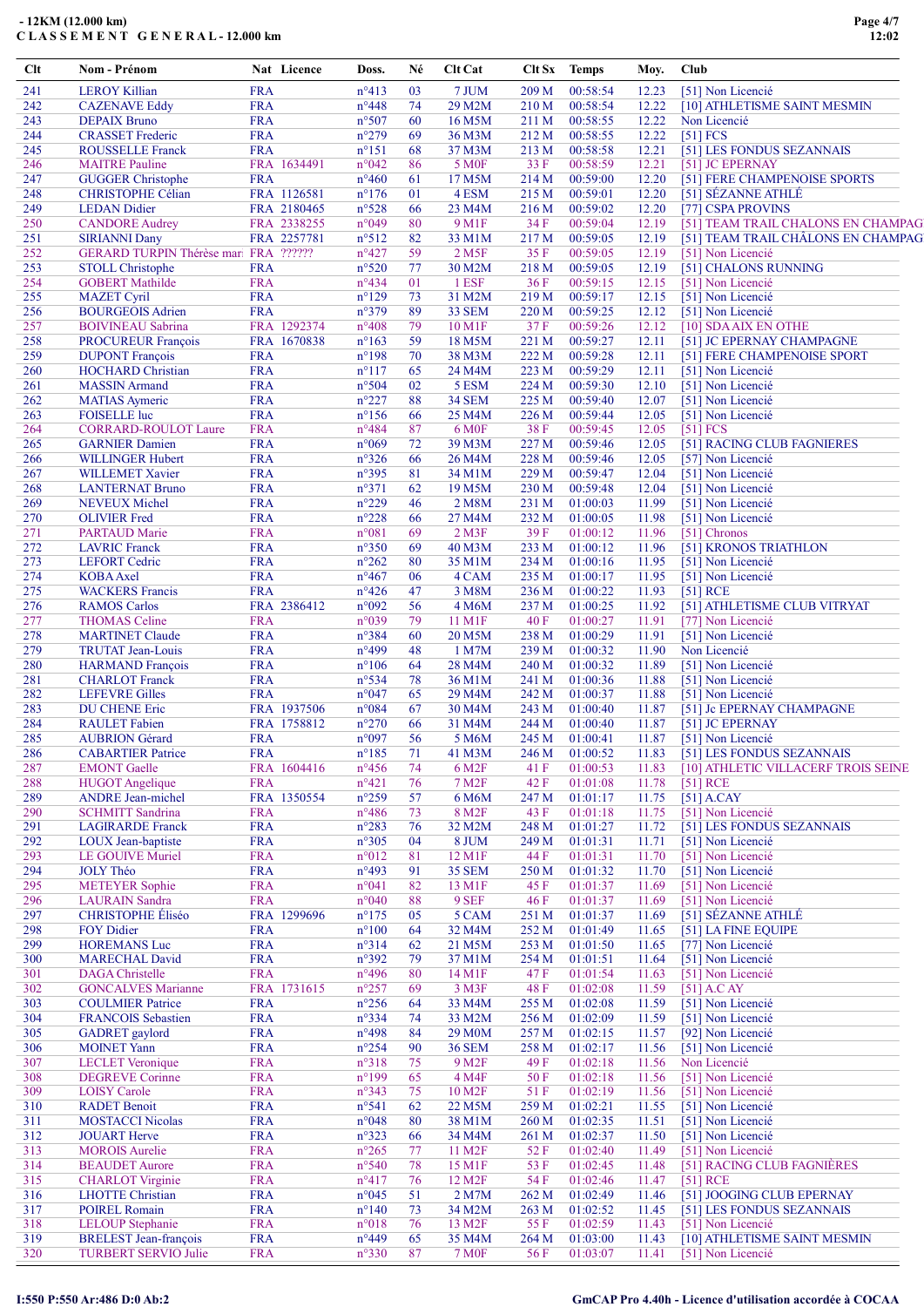| $Cl$ t     | Nom - Prénom                                      | Nat Licence               | Doss.                            | Né       | Clt Cat                      | Clt Sx         | <b>Temps</b>         | Moy.           | Club |                                                   |
|------------|---------------------------------------------------|---------------------------|----------------------------------|----------|------------------------------|----------------|----------------------|----------------|------|---------------------------------------------------|
| 321        | <b>BOULHAUT</b> Adeline                           | <b>FRA</b>                | $n^{\circ}110$                   | 83       | <b>8 MOF</b>                 | 57 F           | 01:03:12             | 11.40          |      | [51] Non Licencié                                 |
| 322        | <b>CHEVRIER Ariane</b>                            | <b>FRA</b>                | n°338                            | 96       | <b>10 SEF</b>                | 58 F           | 01:03:16             | 11.38          |      | [10] Non Licencié                                 |
| 323        | <b>BRUNET</b> Pierre-louis                        | <b>FRA</b>                | n°377                            | 97       | <b>37 SEM</b>                | 265 M          | 01:03:19             | 11.37          |      | [51] Non Licencié                                 |
| 324        | D'ANCONA Oriane                                   | <b>FRA</b>                | $n^{\circ}$ 133                  | 95       | <b>11 SEF</b>                | 59 F           | 01:03:19             | 11.37          |      | [51] Non Licencié                                 |
| 325        | <b>MAZEAU</b> Sebastien                           | <b>FRA</b>                | n°303                            | 84       | 30 M0M                       | 266M           | 01:03:19             | 11.37          |      | [51] krav maga sezanne                            |
| 326        | <b>RICHARD Martine</b>                            | <b>FRA</b>                | $n^{\circ}232$                   | 64       | 5 M4F                        | 60 F           | 01:03:29             | 11.34          |      | [51] Non Licencié                                 |
| 327        | <b>DANGLEANT Aline</b>                            | <b>FRA</b>                | $n^{\circ}263$                   | 84       | 9 M <sub>OF</sub>            | 61 F           | 01:03:29             | 11.34          |      | [51] Non Licencié                                 |
| 328<br>329 | <b>DERVOGNE Olivier</b><br><b>CILLUFFO</b> Celine | <b>FRA</b><br>FRA 2033573 | $n^{\circ}078$<br>$n^{\circ}174$ | 68<br>78 | 42 M3M<br>16 M1F             | 267 M<br>62 F  | 01:03:33<br>01:03:38 | 11.33<br>11.32 |      | [51] Non Licencié                                 |
| 330        | <b>DIDIER</b> Vincent                             | <b>FRA</b>                | $n^{\circ}$ 138                  | 66       | 36 M4M                       | 268 M          | 01:03:39             | 11.31          |      | [51] ATHLETISME CLUB VITRYAT<br>[51] Non Licencié |
| 331        | <b>SANDRE Emilie</b>                              | <b>FRA</b>                | $n^{\circ}266$                   | 87       | <b>10 M0F</b>                | 63 F           | 01:03:42             | 11.30          |      | [51] Non Licencié                                 |
| 332        | PINTO Carmindo                                    | <b>FRA</b>                | $n^{\circ}211$                   | 74       | 35 M2M                       | 269 M          | 01:03:44             | 11.30          |      | [51] Non Licencié                                 |
| 333        | <b>RABASTE Emilie</b>                             | FRA 2175588               | $n^{\circ}525$                   | 80       | 17 M1F                       | 64 F           | 01:03:46             | 11.29          |      | [10] SDA AIX EN OTHE                              |
| 334        | <b>HEESE</b> Sarah                                | FRA A42878                | $n^{\circ}010$                   | 84       | <b>11 MOF</b>                | 65 F           | 01:03:47             | 11.29          |      | [51] Team pastEl trIathlon                        |
| 335        | <b>JACQUESSON Bruno</b>                           | FRA 1660923               | $n^{\circ}215$                   | 63       | 37 M4M                       | 270 M          | 01:03:49             | 11.28          |      | [51] SÉZANNE ATHLÉ                                |
| 336        | PÉPIN Eden chris                                  | <b>FRA</b>                | n°024                            | 82       | 18 M1F                       | 66 F           | 01:04:00             | 11.25          |      | [51] LA FINE EQUIPE                               |
| 337        | <b>KOBA</b> Stéphane                              | <b>FRA</b>                | $n^{\circ}465$                   | 75       | 36 M2M                       | 271 M          | 01:04:05             | 11.24          |      | [51] Non Licencié                                 |
| 338        | <b>LAGIRARDE Hugo</b>                             | <b>FRA</b>                | n°335                            | 05       | 6 CAM                        | 272 M          | 01:04:08             | 11.23          |      | [51] LES FONDUS SEZANNAIS                         |
| 339        | <b>DANDELOT</b> Jacky                             | <b>FRA</b>                | $n^{\circ}481$                   | 51       | 3 M7M                        | 273 M          | 01:04:14             | 11.21          |      | [51] CHÂLONS RUNNING                              |
| 340        | <b>SCHUCHARD Aloïs</b>                            | <b>FRA</b>                | $n^{\circ}181$                   | 84       | 31 M0M                       | 274 M          | 01:04:20             | 11.19          |      | [10] Non Licencié                                 |
| 341        | <b>GUILLEMOT Michel</b>                           | <b>FRA</b>                | n°068                            | 67       | 38 M4M                       | 275 M          | 01:04:20             | 11.19          |      | [51] Non Licencié                                 |
| 342        | <b>LEBLANC</b> Christophe                         | FRA 2283647               | n°516                            | 72       | 43 M3M                       | 276 M          | 01:04:20             | 11.19          |      | [10] ATHLETIC VILLACERF TROIS SEINE AI            |
| 343        | <b>MILLOT</b> Fabrice                             | FRA ??????                | $n^{\circ}161$                   | 56       | 7 M6M                        | 277 M          | 01:04:34             | 11.15          |      | [51] Non Licencié                                 |
| 344        | <b>JOSEPH Rémi</b>                                | <b>FRA</b>                | n°381                            | 58       | 23 M5M                       | 278 M          | 01:04:36             | 11.15          |      | [51] FCS FERE CHAMPENOISE                         |
| 345        | <b>POIRON</b> Thierry                             | <b>FRA</b><br><b>FRA</b>  | $n^{\circ}476$                   | 72       | 44 M3M                       | 279 M          | 01:04:48             | 11.11          |      | [10] Non Licencié                                 |
| 346<br>347 | <b>PERSELLO Fabrice</b><br><b>BOOGHS</b> Pascale  | <b>FRA</b>                | $n^{\circ}278$<br>$n^{\circ}102$ | 69<br>65 | 45 M3M<br>6 M4F              | 280 M<br>67 F  | 01:04:53<br>01:04:58 | 11.10<br>11.08 |      | [51] Non Licencié<br>[51] Non Licencié            |
| 348        | <b>MEDJAHDI</b> Azzedine                          | <b>FRA</b>                | n°502                            | 75       | 37 M2M                       | 281 M          | 01:04:58             | 11.08          |      | Non Licencié                                      |
| 349        | <b>PORTRAT Pascal</b>                             | <b>FRA</b>                | $n^{\circ}189$                   | 77       | 38 M2M                       | 282 M          | 01:04:59             | 11.08          |      | [51] Non Licencié                                 |
| 350        | <b>MARIN</b> Sebastien                            | <b>FRA</b>                | $n^{\circ}173$                   | 76       | 39 M2M                       | 283 M          | 01:05:02             | 11.07          |      | [51] Non Licencié                                 |
| 351        | <b>BELLEVILLE Clément</b>                         | FRA ??????                | n°329                            | 94       | <b>38 SEM</b>                | 284 M          | 01:05:02             | 11.07          |      | [51] Non Licencié                                 |
| 352        | <b>SOULAINE Pascal</b>                            | <b>FRA</b>                | $n^{\circ}355$                   | 63       | 39 M4M                       | 285 M          | 01:05:05             | 11.06          |      | [51] Non Licencié                                 |
| 353        | <b>CURFS</b> Jean-marie                           | <b>FRA</b>                | $n^{\circ}468$                   | 66       | 40 M4M                       | 286 M          | 01:05:06             | 11.06          |      | $[51]$ NON                                        |
| 354        | <b>PETIT Laurence</b>                             | <b>FRA</b>                | n°072                            | 68       | 4 M3F                        | 68F            | 01:05:07             | 11.06          |      | [51] ROMILLY SPORT 10 ATHLÉTISME                  |
| 355        | <b>SEVERINO Sandrine</b>                          | <b>FRA</b>                | $n^{\circ}446$                   | 83       | 12 M <sub>OF</sub>           | 69F            | 01:05:08             | 11.06          |      | [10] ATHLETISME SAINT MESMIN                      |
| 356        | <b>DHOTEL Christophe</b>                          | <b>FRA</b>                | $n^{\circ}216$                   | 77       | 40 M2M                       | 287 M          | 01:05:13             | 11.04          |      | [51] Non Licencié                                 |
| 357        | <b>DHOTEL Celine</b>                              | <b>FRA</b>                | $n^{\circ}217$                   | 78       | 19 M1F                       | 70 F           | 01:05:14             | 11.04          |      | [51] Non Licencié                                 |
| 358        | <b>MONOY</b> Severine                             | <b>FRA</b>                | $n^{\circ}473$                   | 71       | 5 M3F                        | 71 F           | 01:05:21             | 11.02          |      | [51] SAULX ET ORNAIN SPORTS                       |
| 359        | <b>QUENTIN</b> Aurelien                           | <b>FRA</b>                | $n^{\circ}530$                   | 81       | 39 M1M                       | 288 M          | 01:05:56             | 10.92          |      | [51] Non Licencié                                 |
| 360        | <b>CHARMASSON Patrice</b>                         | <b>FRA</b>                | n°006                            | 71       | 46 M3M                       | 289 M          | 01:06:09             | 10.89          |      | [51] Non Licencié                                 |
| 361        | <b>BRELEST</b> Christophe                         | <b>FRA</b>                | $n^{\circ}112$                   | 67       | 41 M4M                       | 290 M          | 01:06:12             | 10.88          |      | ATHLETISME SAINT MESMIN                           |
| 362        | <b>DOYEN Cécile</b>                               | <b>FRA</b>                | $n^{\circ}157$                   | 05       | 2 CAF                        | 72 F           | 01:06:14             | 10.87          |      | [51] Non Licencié                                 |
| 363        | <b>FORTIER Julien</b>                             | FRA 1721919               | $n^{\circ}120$                   | 82       | 40 M1M                       | 291 M          | 01:06:17             | 10.86          |      | [51] SEZANNE ATHLÉ                                |
| 364        | <b>DOYEN</b> Aline                                | FRA 1702700               | $n^{\circ}177$                   | 76       | 14 M <sub>2F</sub>           | 73 F           | 01:06:17             | 10.86          |      | [51] SÉZANNE ATHLÉ                                |
| 365        | <b>ADAM</b> Andre                                 | <b>FRA</b>                | n°003                            | 52       | 4 M7M                        | 292 M          | 01:06:18             | 10.86          |      | [51] Non Licencié                                 |
| 366        | <b>JACOB</b> Florie                               | <b>FRA</b>                | $n^{\circ}532$                   | 85       | 13 M <sub>OF</sub>           | 74 F           | 01:06:18             | 10.86          |      | [51] Non Licencié                                 |
| 367        | <b>CARTIER Fabienne</b>                           | <b>FRA</b>                | $n^{\circ}251$                   | 74       | 15 M2F                       | 75 F           | 01:06:18             | 10.86          |      | [51] Non Licencié                                 |
| 368<br>369 | <b>GILLET</b> Tatiana<br><b>THILLY Severine</b>   | <b>FRA</b><br><b>FRA</b>  | n°346<br>$n^{\circ}210$          | 87<br>74 | 14 M <sub>OF</sub><br>16 M2F | 76 F<br>77 F   | 01:06:21<br>01:06:23 | 10.85<br>10.85 |      | [51] Non Licencié<br>[51] Non Licencié            |
| 370        | <b>FERRAND Jennifer</b>                           | <b>FRA</b>                | $n^{\circ}290$                   | 83       | 15 M <sub>OF</sub>           | <b>78 F</b>    | 01:06:24             | 10.84          |      | [10] Non Licencié                                 |
| 371        | <b>ADAM</b> Andre                                 | <b>FRA</b>                | $n^{\circ}058$                   | 44       | 4 M8M                        | 293 M          | 01:06:26             | 10.84          |      | [10] Non Licencié                                 |
| 372        | <b>HAQUET</b> Dominique                           | FRA 1153098               | $n^{\circ}122$                   | 57       | 8 M6M                        | 294 M          | 01:06:44             | 10.79          |      | [51] SÉZANNE ATHLÉ                                |
| 373        | <b>RADET</b> Armelle                              | <b>FRA</b>                | n°373                            | 81       | 20 M1F                       | 79 F           | 01:06:49             | 10.78          |      | [51] Non Licencié                                 |
| 374        | <b>ARROUART Patrice</b>                           | <b>FRA</b>                | $n^{\circ}252$                   | 77       | 41 M2M                       | 295 M          | 01:06:49             | 10.78          |      | [51] Non Licencié                                 |
| 375        | <b>CORNU Dom</b>                                  | <b>FRA</b>                | n°004                            | 55       | 9 M6M                        | 296 M          | 01:06:50             | 10.78          |      | [51] JOG IN REIMS                                 |
| 376        | <b>VINCENT Patricia</b>                           | FRA 1794426               | $n^{\circ}515$                   | 72       | 6 M3F                        | 80F            | 01:07:01             | 10.75          |      | [10] ATHLETIC VILLACERF TROIS SEINE AI            |
| 377        | <b>BELHADI</b> Adnal                              | <b>FRA</b>                | $n^{\circ}322$                   | 85       | 32 M0M                       | 297 M          | 01:07:22             | 10.69          |      | [51] Non Licencié                                 |
| 378        | <b>WATTEBLED Eric</b>                             | <b>FRA</b>                | n°053                            | 64       | 42 M4M                       | 298 M          | 01:07:22             | 10.69          |      | [10] Non Licencié                                 |
| 379        | <b>ANFRY Marion</b>                               | <b>FRA</b>                | $n^{\circ}154$                   | 90       | <b>12 SEF</b>                | 81 F           | 01:07:28             | 10.67          |      | [51] Non Licencié                                 |
| 380        | <b>MARTIN</b> Eric                                | <b>FRA</b>                | n°489                            | 72       | 47 M3M                       | 299 M          | 01:07:37             | 10.65          |      | [51] KRONOS TRIATHLON                             |
| 381        | <b>CAIN Patrick</b>                               | <b>FRA</b>                | $n^{\circ}236$                   | 72       | 48 M3M                       | 300 M          | 01:07:43             | 10.63          |      | Non Licencié                                      |
| 382        | <b>MATHELLIER Frédéric</b>                        | <b>FRA</b>                | $n^{\circ}312$                   | 76       | 42 M2M                       | 301 M          | 01:07:43             | 10.63          |      | [51] FCS                                          |
| 383        | <b>POIREL Celine</b>                              | FRA A10761                | $n^{\circ}166$                   | 73       | 17 M2F                       | 82 F           | 01:07:49             | 10.62          |      | [51] SEZANNE TRIATHLON                            |
| 384        | <b>BOUDIN</b> Stephane                            | FRA 2160019               | $n^{\circ}180$                   | 75       | 43 M2M                       | 302 M          | 01:07:49             | 10.62          |      | Non Licencié                                      |
| 385        | <b>CURY</b> Steven                                | <b>FRA</b>                | $n^{\circ}340$                   | 96       | <b>39 SEM</b>                | 303 M          | 01:07:58             | 10.60          |      | [51] Non Licencié                                 |
| 386<br>387 | <b>MASSON</b> Pascal                              | FRA T314648               | $n^{\circ}066$<br>n°383          | 61<br>65 | 24 M5M                       | 304 M          | 01:07:59<br>01:08:00 | 10.59          |      | [51] POOMPIER D'EPERNAY<br>[51] Non Licencié      |
| 388        | <b>MAYEUX Xavier</b><br><b>HIRARDIN Vincent</b>   | <b>FRA</b><br><b>FRA</b>  | $n^{\circ}341$                   | 74       | 43 M4M<br>44 M2M             | 305 M<br>306 M | 01:08:05             | 10.59<br>10.58 |      | [51] Non Licencié                                 |
| 389        | <b>BEN AMAR Karim</b>                             | <b>FRA</b>                | $n^{\circ}274$                   | 72       | 49 M3M                       | 307 M          | 01:08:05             | 10.58          |      | [51] Non Licencié                                 |
| 390        | <b>TOUBART</b> sylvie                             | <b>FRA</b>                | $n^{\circ}288$                   | 64       | 7 M4F                        | 83 F           | 01:08:06             | 10.57          |      | [51] Non Licencié                                 |
| 391        | <b>PONSARD Damien</b>                             | <b>FRA</b>                | $n^{\circ}302$                   | 81       | 41 M1M                       | 308 M          | 01:08:06             | 10.57          |      | [51] Non Licencié                                 |
| 392        | <b>CUVILLIER Laurent</b>                          | <b>FRA</b>                | $n^{\circ}193$                   | 78       | 42 M1M                       | 309 M          | 01:08:10             | 10.56          |      | [51] Non Licencié                                 |
| 393        | <b>LECAILLON Didier</b>                           | <b>FRA</b>                | n°542                            | 64       | 44 M4M                       | 310 M          | 01:08:10             | 10.56          |      | [51] Non Licencié                                 |
| 394        | <b>GARDA</b> Patricia                             | <b>FRA</b>                | $n^{\circ}292$                   | 73       | 18 M2F                       | 84 F           | 01:08:27             | 10.52          |      | [51] Non Licencié                                 |
| 395        | <b>CHEVRIER Olivier</b>                           | <b>FRA</b>                | $n^{\circ}280$                   | 69       | 50 M3M                       | 311 M          | 01:08:32             | 10.51          |      | [51] Non Licencié                                 |
| 396        | LETT Jean marie                                   | <b>FRA</b>                | $n^{\circ}063$                   | 60       | 25 M5M                       | 312 M          | 01:08:33             | 10.51          |      | [51] Non Licencié                                 |
| 397        | <b>LECOMTE Natacha</b>                            | <b>FRA</b>                | n°375                            | 77       | 19 M <sub>2F</sub>           | 85F            | 01:08:34             | 10.50          |      | [51] Non Licencié                                 |
| 398        | <b>THOMAS Christine</b>                           | <b>FRA</b>                | $n^{\circ}011$                   | 65       | 8 M4F                        | 86F            | 01:08:35             | 10.50          |      | [51] LA FINE ÉQUIPE                               |
| 399        | <b>LEGRAS</b> Pauline                             | <b>FRA</b>                | $n^{\circ}164$                   | 81       | 21 M1F                       | 87 F           | 01:08:41             | 10.48          |      | [51] Non Licencié                                 |
| 400        | <b>FLEGEAU</b> Sophie                             | FRA 2206892               | $n^{\circ}308$                   | 71       | 7 M3F                        | <b>88F</b>     | 01:08:50             | 10.46          |      | [51] ERRANCE                                      |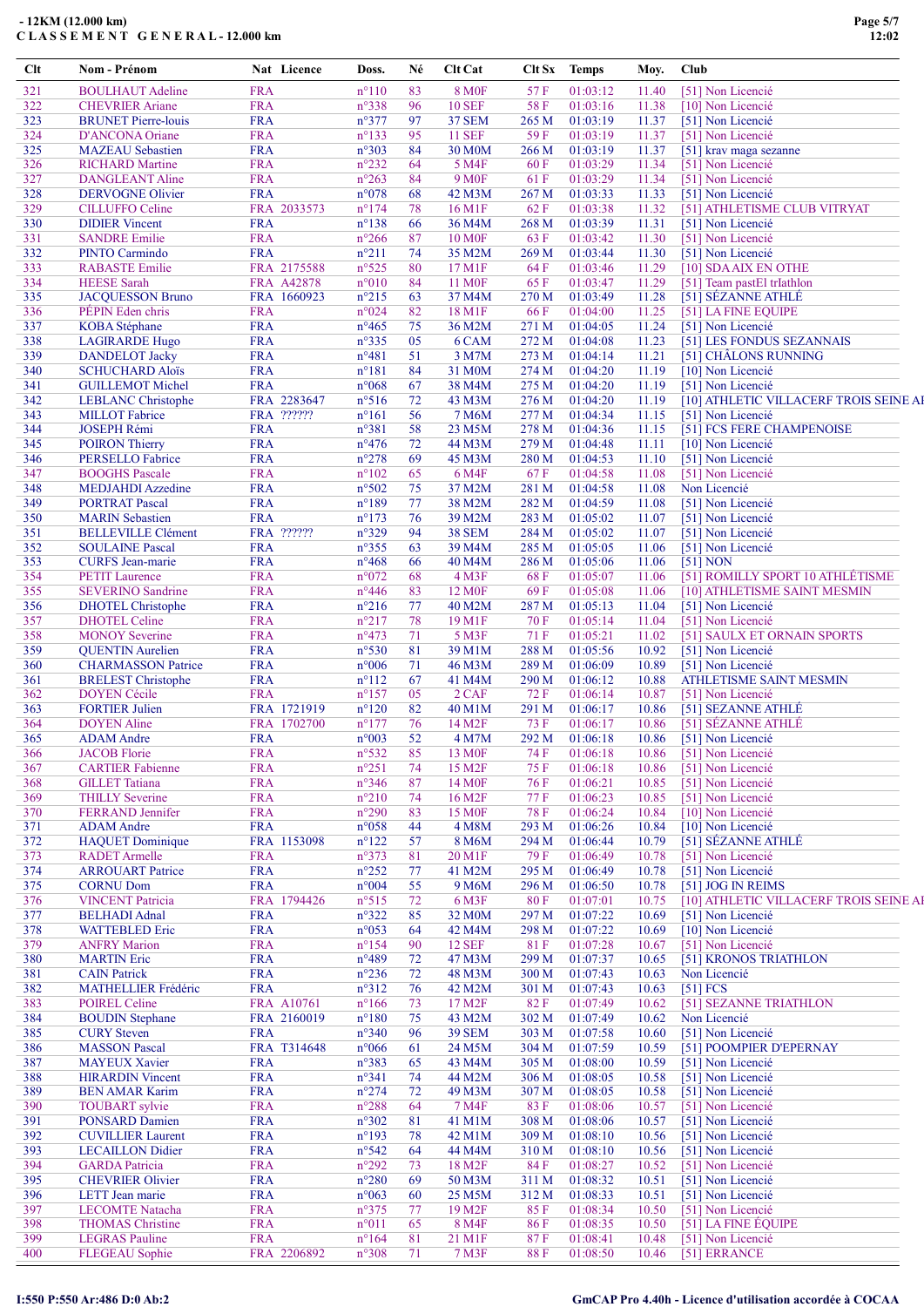| Clt | <b>Nom - Prénom</b>            |            | Nat Licence  | Doss.          | Né | Clt Cat             | Clt Sx | <b>Temps</b> | Moy.  | Club |                                      |
|-----|--------------------------------|------------|--------------|----------------|----|---------------------|--------|--------------|-------|------|--------------------------------------|
| 401 | PIGEONNEAU Ollivier            |            | FRA 1987702  | n°307          | 69 | 51 M3M              | 313 M  | 01:08:50     | 10.46 |      | [51] ERRANCE                         |
| 402 | <b>MOINOT</b> Alexandre        | <b>FRA</b> |              | n°091          | 79 | 43 M1M              | 314 M  | 01:09:14     | 10.40 |      | $[10]$ RS10                          |
| 403 | <b>SEGUIN</b> Laurène          | <b>FRA</b> |              | $n^{\circ}201$ | 83 | 16 M <sub>OF</sub>  | 89F    | 01:09:15     | 10.40 |      | [51] Non Licencié                    |
| 404 | <b>GUILLOT</b> Francoise       | <b>FRA</b> |              | $n^{\circ}080$ | 57 | 1 M <sub>6F</sub>   | 90 F   | 01:09:15     | 10.40 |      | [51] ROMILLY SPORT 10 ATHLÉTISME     |
| 405 | <b>DELAHAYE</b> Mélanie        | <b>FRA</b> |              | $n^{\circ}361$ | 82 | 22 M1F              | 91 F   | 01:09:27     | 10.37 |      | [51] Non Licencié                    |
| 406 | <b>COLMART</b> Corinne         | <b>FRA</b> |              | n°096          | 61 | 3 M <sub>5F</sub>   | 92F    | 01:09:44     | 10.33 |      | [51] Non Licencié                    |
| 407 | <b>STOESSEL Joelle</b>         | <b>FRA</b> |              | $n^{\circ}239$ | 60 | 4 M <sub>5F</sub>   | 93 F   | 01:09:53     | 10.30 |      | [51] Non Licencié                    |
| 408 | <b>SERTEL Marion</b>           | <b>FRA</b> |              | n°533          | 85 | 17 M <sub>OF</sub>  | 94 F   | 01:10:04     | 10.28 |      | [51] Non Licencié                    |
| 409 | <b>VICTOIRE Carine</b>         | <b>FRA</b> |              | $n^{\circ}055$ | 75 | 20 M <sub>2F</sub>  | 95F    | 01:10:08     | 10.27 |      | [51] Non Licencié                    |
| 410 | <b>BRISSOT</b> Véronique       | <b>FRA</b> |              | $n^{\circ}244$ | 72 | 8 M3F               | 96 F   | 01:10:09     | 10.27 |      | [51] Non Licencié                    |
| 411 | <b>MALATESTA Ghislain</b>      | <b>FRA</b> |              | $n^{\circ}200$ | 71 | 52 M3M              | 315 M  | 01:10:11     | 10.26 |      | [51] Non Licencié                    |
| 412 | <b>HUSSON Emilie</b>           | <b>FRA</b> |              | n°014          | 87 | <b>18 MOF</b>       | 97 F   | 01:10:15     | 10.25 |      | [51] Non Licencié                    |
| 413 | <b>MILOS</b> Elodie            | <b>FRA</b> |              | $n^{\circ}351$ | 80 | 23 M1F              | 98F    | 01:10:26     | 10.22 |      | [51] Non Licencié                    |
| 414 | <b>SAN MIGUEL Eva</b>          | <b>FRA</b> |              | n°524          | 72 | 9 M3F               | 99F    | 01:10:41     | 10.19 |      | [51] CHALONS RUNNING                 |
| 415 | <b>QUENTIN</b> Stephanie       | <b>FRA</b> |              | $n^{\circ}372$ | 82 | 24 M1F              | 100 F  | 01:10:42     | 10.18 |      | [51] CHALONS RUNNING                 |
| 416 | <b>OSIEWIEZ Jean marc</b>      | <b>FRA</b> |              | n°082          | 66 | 45 M4M              | 316 M  | 01:10:44     | 10.18 |      | [51] Non Licencié                    |
| 417 | <b>MEUNIER Marine</b>          | <b>FRA</b> |              | $n^{\circ}221$ | 93 | <b>13 SEF</b>       | 101 F  | 01:10:57     | 10.15 |      | [10] Non Licencié                    |
| 418 | <b>BOURDON Jéromine</b>        |            | FRA 2293877  | n°389          | 95 | <b>14 SEF</b>       | 102 F  | 01:11:00     | 10.14 |      | [51] SEZANNE ATHLE                   |
| 419 | <b>CHRISTOPHE Justine</b>      | <b>FRA</b> |              | $n^{\circ}116$ | 98 | <b>15 SEF</b>       | 103 F  | 01:11:00     | 10.14 |      | [08] CHOUMANCHOU                     |
| 420 | <b>CHRISTOPHE Claude</b>       |            | FRA 1463162  | $n^{\circ}121$ | 78 | 44 M1M              | 317 M  | 01:11:01     | 10.14 |      | [51] SEZANNE ATHLÉ                   |
| 421 | <b>BRODART Bruno</b>           |            | FRA T315731  | n°089          | 85 | 33 M <sub>0</sub> M | 318 M  | 01:11:04     | 10.13 |      | [51] Non Licencié                    |
| 422 | <b>DEMALVOISINE Céline</b>     | <b>FRA</b> |              | $n^{\circ}328$ | 97 | <b>16 SEF</b>       | 104 F  | 01:11:15     | 10.11 |      | [51] Non Licencié                    |
| 423 | <b>LECOMTE Bruno</b>           | <b>FRA</b> |              | $n^{\circ}376$ | 73 | 45 M2M              | 319 M  | 01:11:23     | 10.09 |      | [51] Non Licencié                    |
| 424 | <b>ROHRBACH Maggy</b>          |            | FRA 1894097  | $n^{\circ}206$ | 73 | 21 M <sub>2F</sub>  | 105 F  | 01:11:31     | 10.07 |      | $[10]$ RS 10                         |
| 425 | <b>GUERIN</b> Jean             | <b>FRA</b> |              | $n^{\circ}109$ | 65 | 46 M4M              | 320 M  | 01:11:32     | 10.07 |      | [10] Non Licencié                    |
| 426 | LE COZ Eric                    | <b>FRA</b> |              | $n^{\circ}107$ | 77 | 46 M2M              | 321 M  | 01:11:35     | 10.06 |      | [51] ENDURANCE CHAMPAGNE 51          |
| 427 | LETUPE Marie-josée             |            | FRA 2020428  | $n^{\circ}360$ | 85 | 19 M <sub>OF</sub>  | 106 F  | 01:11:37     | 10.05 |      | [51] ASPTT CHALONS EN CHAMPAGNE      |
|     |                                |            |              |                | 81 |                     |        | 01:11:37     |       |      | Non Licencié                         |
| 428 | <b>LETUPE</b> Deborah          | <b>FRA</b> |              | $n^{\circ}536$ |    | 25 M <sub>1F</sub>  | 107F   |              | 10.05 |      |                                      |
| 429 | <b>VIOLAS</b> Lucile           | <b>FRA</b> |              | $n^{\circ}020$ | 93 | <b>17 SEF</b>       | 108 F  | 01:11:38     | 10.05 |      | [77] Non Licencié                    |
| 430 | <b>DEPAIX</b> Juliette         | <b>FRA</b> |              | n°548          | 92 | <b>18 SEF</b>       | 109F   | 01:11:40     | 10.05 |      | Non Licencié                         |
| 431 | <b>BERTHIER Emilie</b>         |            | FRA 2163495  | $n^{\circ}125$ | 90 | <b>19 SEF</b>       | 110F   | 01:11:43     | 10.04 |      | [51] SÉZANNE ATHLÉ                   |
| 432 | <b>GOUVERNE Françoise</b>      |            | FRA 294303   | $n^{\circ}242$ | 57 | 2 M6F               | 111F   | 01:11:56     | 10.01 |      | [51] ASPTT ATHLETISME CHALONS EN CH. |
| 433 | <b>VARLET</b> Corinne          |            | FRA 40349731 | n°369          | 64 | 9 M4F               | 112F   | 01:11:58     | 10.01 |      | [51] ASPTT CHALONS-EN-CHAMPAGNE      |
| 434 | <b>FELICI</b> Marie            | <b>FRA</b> |              | $n^{\circ}139$ | 60 | 5 M <sub>5</sub> F  | 113 F  | 01:12:00     | 10.00 |      | [51] Non Licencié                    |
| 435 | <b>MORIETTE Antoine</b>        | <b>FRA</b> |              | $n^{\circ}016$ | 84 | 34 M <sub>0</sub> M | 322 M  | 01:12:03     | 9.99  |      | [51] Non Licencié                    |
| 436 | <b>DEFRANCQ Solène</b>         | <b>FRA</b> |              | $n^{\circ}387$ | 87 | <b>20 M0F</b>       | 114 F  | 01:12:08     | 9.98  |      | [51] Non Licencié                    |
| 437 | <b>ROSAY Noémie</b>            | <b>FRA</b> |              | $n^{\circ}248$ | 85 | 21 M <sub>OF</sub>  | 115 F  | 01:12:14     | 9.97  |      | [10] Non Licencié                    |
| 438 | <b>ANTUNES</b> Cristina        | <b>FRA</b> |              | n°380          | 75 | 22 M <sub>2F</sub>  | 116F   | 01:12:17     | 9.96  |      | [51] Non Licencié                    |
| 439 | <b>BERTRAND Pascal</b>         | <b>FRA</b> |              | n°396          | 62 | 26 M5M              | 323 M  | 01:12:20     | 9.95  |      | [51] Non Licencié                    |
| 440 | <b>CHUPP Michel</b>            | <b>FRA</b> |              | $n^{\circ}253$ | 96 | <b>40 SEM</b>       | 324 M  | 01:12:36     | 9.92  |      | [51] Non Licencié                    |
| 441 | <b>SAVART Valérie</b>          | <b>FRA</b> |              | $n^{\circ}118$ | 72 | 10 M3F              | 117 F  | 01:12:39     | 9.91  |      | [51] Non Licencié                    |
| 442 | <b>GOBERT Marie</b>            | <b>FRA</b> |              | $n^{\circ}435$ | 06 | 3 CAF               | 118F   | 01:12:44     | 9.90  |      | [51] Non Licencié                    |
| 443 | <b>SIRET Delphine</b>          | <b>FRA</b> |              | $n^{\circ}075$ | 73 | 23 M <sub>2F</sub>  | 119F   | 01:12:44     | 9.90  |      | [10] Non Licencié                    |
| 444 | <b>MATHIEU Tristan</b>         | <b>FRA</b> |              | $n^{\circ}184$ | 97 | 41 SEM              | 325 M  | 01:12:47     | 9.89  |      | [51] Non Licencié                    |
| 445 | <b>AMELIN Nicolas</b>          | <b>FRA</b> |              | $n^{\circ}246$ | 65 | 47 M4M              | 326 M  | 01:12:48     | 9.89  |      | [51] Non Licencié                    |
| 446 | <b>FONTAINE Helene</b>         |            | FRA ??????   | n°333          | 68 | 11 M3F              | 120 F  | 01:12:49     | 9.89  |      | [59] H2R                             |
| 447 | <b>QUENTIN Anita</b>           | <b>FRA</b> |              | $n^{\circ}529$ | 84 | 22 M <sub>OF</sub>  | 121 F  | 01:13:02     | 9.86  |      | [51] Non Licencié                    |
| 448 | <b>MAILLET</b> Emilie          | <b>FRA</b> |              | $n^{\circ}028$ | 84 | 23 M <sub>OF</sub>  | 122 F  | 01:13:03     | 9.86  |      | [51] Non Licencié                    |
| 449 | <b>LEQUEUX Maeva</b>           | <b>FRA</b> |              | $n^{\circ}029$ | 85 | 24 M <sub>OF</sub>  | 123 F  | 01:13:04     | 9.85  |      | [10] Non Licencié                    |
| 450 | <b>CAMUS</b> Renaud            | <b>FRA</b> |              | $n^{\circ}235$ | 78 | 45 M1M              | 327 M  | 01:13:12     | 9.84  |      | [51] Non Licencié                    |
| 451 | <b>DEMORTIER Karine</b>        | <b>FRA</b> |              | $n^{\circ}224$ | 74 | 24 M <sub>2F</sub>  | 124 F  | 01:13:12     | 9.84  |      | [51] LES RUNNERS PÉTILLANTS          |
| 452 |                                | <b>FRA</b> |              | $n^{\circ}219$ | 76 | 25 M2F              | 125 F  | 01:13:16     | 9.83  |      | [51] Non Licencié                    |
|     | <b>COUVENT</b> Virginie        |            |              |                |    |                     |        |              |       |      |                                      |
| 453 | <b>CHEVALLOT</b> Annie         |            | FRA 40788924 | n°339          | 57 | 3 M <sub>6F</sub>   | 126F   | 01:13:24     | 9.81  |      | [51] ASPTT CHALONS EN CHAMPAGNE      |
| 454 | <b>CHRISTOPHLE Fabienne</b>    |            | FRA 40595301 | n°331          | 84 | 25 M <sub>OF</sub>  | 127 F  | 01:13:24     | 9.81  |      | [51] ASPTT CHALONS-EN-CHAMPAGNE      |
| 455 | <b>DA SILVA DIAS Catherine</b> | <b>FRA</b> |              | $n^{\circ}474$ | 73 | 26 M <sub>2F</sub>  | 128 F  | 01:13:28     | 9.80  |      | [51] SAULX ET ORNAIN SPORTS          |
| 456 | <b>MONDET</b> Jacqueline       | <b>FRA</b> |              | $n^{\circ}015$ | 66 | 10 M4F              | 129F   | 01:13:33     | 9.79  |      | [51] Non Licencié                    |
| 457 | <b>JACQUIER Daniel</b>         | <b>FRA</b> |              | $n^{\circ}298$ | 41 | 1 M9M               | 328 M  | 01:13:36     | 9.78  |      | [51] Non Licencié                    |
| 458 | <b>FONTAINE Annie</b>          | <b>FRA</b> |              | $n^{\circ}444$ | 60 | 6 M <sub>5F</sub>   | 130 F  | 01:13:42     | 9.77  |      | [10] ATHLETISME SAINT MESMIN         |
| 459 | <b>DUTRIPON Sylvie</b>         | <b>FRA</b> |              | $n^{\circ}284$ | 70 | 12 M3F              | 131 F  | 01:14:23     | 9.68  |      | [51] Non Licencié                    |
| 460 | <b>CORAILLER Mathilde</b>      | <b>FRA</b> |              | $n^{\circ}461$ | 96 | <b>20 SEF</b>       | 132 F  | 01:14:47     | 9.63  |      | [55] Non Licencié                    |
| 461 | <b>GOBERT</b> Charlotte        | <b>FRA</b> |              | $n^{\circ}433$ | 03 | $2$ JUF $\,$        | 133 F  | 01:14:53     | 9.62  |      | [51] Non Licencié                    |
| 462 | <b>CHARPENTIER Francoise</b>   | <b>FRA</b> |              | $n^{\circ}152$ | 70 | 13 M3F              | 134 F  | 01:15:06     | 9.59  |      | [51] LES FONDUS SEZANNAIS            |
| 463 | <b>THOMINET Laurence</b>       | <b>FRA</b> |              | $n^{\circ}186$ | 71 | 14 M3F              | 135 F  | 01:15:06     | 9.59  |      | [51] LES FONDUS SEZANNAIS            |
| 464 | <b>JOLY</b> Jean marc          | <b>FRA</b> |              | $n^{\circ}324$ | 57 | 10 M6M              | 329 M  | 01:15:37     | 9.52  |      | [51] US FISMES                       |
| 465 | <b>PERSON Thierry</b>          | <b>FRA</b> |              | $n^{\circ}247$ | 62 | 27 M5M              | 330 M  | 01:16:09     | 9.46  |      | [51] Non Licencié                    |
| 466 | <b>MATHELLIER Audrey</b>       | <b>FRA</b> |              | $n^{\circ}390$ | 79 | 26 M1F              | 136 F  | 01:16:21     | 9.43  |      | [51] Non Licencié                    |
| 467 | <b>LEGROS</b> Veronique        | <b>FRA</b> |              | $n^{\circ}310$ | 67 | 11 M4F              | 137 F  | 01:16:40     | 9.39  |      | [51] Non Licencié                    |
| 468 | <b>MESSIAS Yannick</b>         | <b>FRA</b> |              | $n^{\circ}445$ | 63 | 12 M4F              | 138 F  | 01:16:54     | 9.36  |      | [10] ATHLETISME SAINT MESMIN         |
| 469 | <b>LANGLOIS Jacky</b>          | <b>FRA</b> |              | $n^{\circ}203$ | 70 | 53 M3M              | 331 M  | 01:17:26     | 9.30  |      | [51] Non Licencié                    |
| 470 | <b>GRUMIER Agnes</b>           | <b>FRA</b> |              | $n^{\circ}202$ | 72 | 15 M3F              | 139 F  | 01:17:26     | 9.30  |      | [51] Non Licencié                    |
| 471 | ROLAND Jean-pierre             | <b>FRA</b> |              | $n^{\circ}482$ | 71 | 54 M3M              | 332 M  | 01:17:34     | 9.28  |      | [08] Non Licencié                    |
| 472 | <b>LHOTTE Nicle</b>            | <b>FRA</b> |              | $n^{\circ}046$ | 50 | 1 M7F               | 140 F  | 01:17:38     | 9.28  |      | [51] JOOGING CLUB EPERNAY            |
| 473 | <b>DENIZET</b> Carole          | <b>FRA</b> |              | $n^{\circ}281$ | 64 | 13 M4F              | 141 F  | 01:19:53     | 9.02  |      | [51] Non Licencié                    |
| 474 | <b>GIS Valérie</b>             | <b>FRA</b> |              | $n^{\circ}240$ | 64 | 14 M4F              | 142 F  | 01:19:53     | 9.01  |      | [51] SPIR OF RUN                     |
| 475 | <b>JACQUIER Maxime</b>         | <b>FRA</b> |              | $n^{\circ}299$ | 76 | 47 M2M              | 333 M  | 01:20:02     | 9.00  |      | [51] Non Licencié                    |
|     |                                |            |              |                |    |                     |        |              |       |      |                                      |
| 476 | <b>KRANTZ</b> Antoine          |            | FRA 2200275  | $n^{\circ}111$ | 81 | 46 M1M              | 334 M  | 01:21:56     | 8.79  |      | [51] ATHLÉTISME CLUB VITRYAT         |
| 477 | <b>HOCQUIGNY Nathalie</b>      | <b>FRA</b> |              | $n^{\circ}354$ | 65 | 15 M4F              | 143 F  | 01:22:15     | 8.75  |      | [51] Non Licencié                    |
| 478 | <b>ENSMINGER Emilie</b>        | <b>FRA</b> |              | $n^{\circ}204$ | 83 | <b>26 MOF</b>       | 144 F  | 01:22:22     | 8.74  |      | [51] Non Licencié                    |
| 479 | <b>BREMONT Sébastien</b>       | <b>FRA</b> |              | $n^{\circ}205$ | 81 | 47 M1M              | 335 M  | 01:22:22     | 8.74  |      | [51] Non Licencié                    |
| 480 | LE LOROUX Celine               | <b>FRA</b> |              | $n^{\circ}108$ | 56 | 4 M <sub>6F</sub>   | 145 F  | 01:22:50     | 8.69  |      | [51] Non Licencié                    |